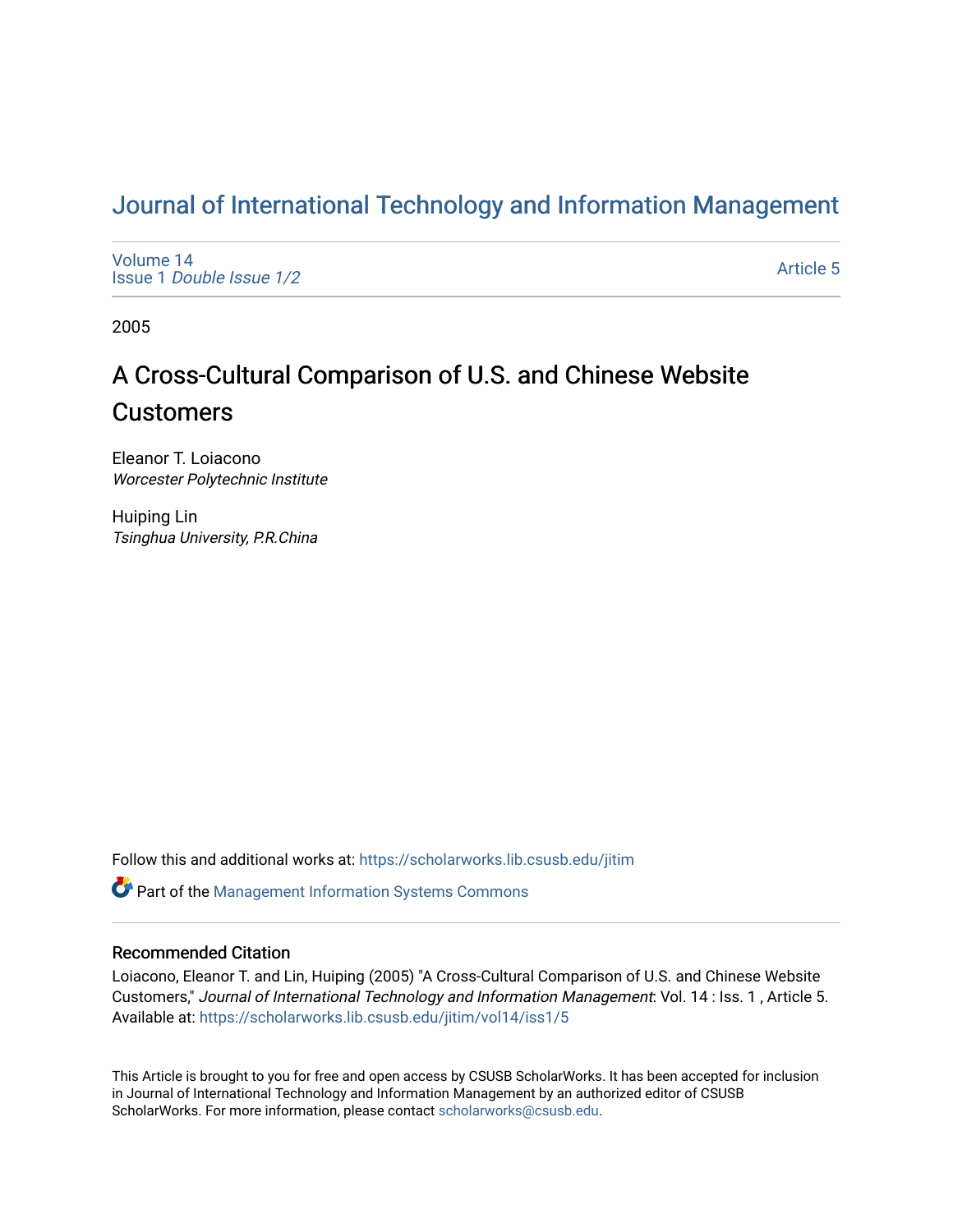### **A Cross-Cultural Comparison of U.S. and Chinese Website Customers**

**Eleanor T. Loiacono Worcester Polytechnic Institute** 

**Huiping Lin Tsinghua University, P.R.China** 

#### **ABSTRACT**

*Website quality has been given much attention as of late. In particular the factors that impact a consumer's perception of website quality is of great interest. This paper takes a currently validated measure of business-to-consumer website quality (WebQual™) and applies it to Chinese Web users in order to study the cross-cultural differences and similarities of U.S. and Chinese customers. Several cultural differences between U.S. and Chinese customers are revealed.* 

#### **INTRODUCTION**

The Internet, and in particular the Web, is a critical channel to reach customers. American companies have focused on the large domestic market, since Americans are currently the dominant Internet users. This is projected to change in the next few years as more non-U.S. citizens go online. Given the power of e-commerce to extend services to current customers and increase the bottom line, companies cannot afford to ignore this changing market. Companies focusing solely on the U.S. are missing out on 95 percent of the world's population and 75 percent of the world's purchasing power (Singh, 2003).

While Americans still lead in the number of Internet users, approximately 40 percent of the users worldwide, the rest of the world is catching up (Nath and Murthy, 2003). China for instance has the second largest Internet population at 94 million users (CNNIC, 2005). This number is projected to continue to grow to over 100 million (Zhu and Wang, 2005). As Stylianou et al. (2003) point out, China could potentially emerge as the largest Internet market in the world given its population of 1.3 billion people and double-digit economic growth (Martinsons, 2005; Zhu and Wang, 2005). Current revenues generated through e-commerce transactions in China are dismal—Internet-based transactions were a meager U.S. \$100 million for the year 2000. In contrast, U.S. online sales were \$5.26 billion for the first quarter of 2000 (Blackmon, 2000).

That said, the Internet populations of China and the U.S. are similar in a number of ways. Chinese Internet users are predominately male (60%) (CNNIC, 2005). In the U.S. a majority of Internet users (51%) are also male, though the number of male users is almost equal to that of women. Similarly, the average age of Internet users tends to be young. Sixty-three percent of Chinese Internet users are in their late teens to 30s. In the U.S., 51 percent of users are between the ages of 18 to 39 (CNNIC, 2005; Greenspan 2002a; 2002b).

They do differ in some significant ways. U.S. users tend to connect to the Internet through ISPs that charge a flat monthly fee. Most Chinese Internet users connect via China Telecom which charges users per minute and thus forces them to monitor their time online carefully (Bin et al., 2003). More surprising is that 82 percent of U.S. Internet users have made purchases, whereas only 31.9 percent of Chinese users have online buying experience. Further, while U.S. consumers tend to pay for online purchases using credit, Chinese consumers tend to pay cash upon delivery of the goods (Shao, 2001). This is consistent with China's culture of cash-based payments and the Chinese peoples' doubt in the Internet as a means of extending businesses (Bin et al., 2003).

As organizations attempt to increase their website's influence on consumer behavior (purchasing), measuring website quality in a cultural context becomes more and more critical. A company deciding "to internationalize its business through the Internet,…should identify the potential problems concerning critical differences across borders" (Bin et al., 2003). The effects of cultural differences, such as language, values, legal hurdles and infrastructure, must be considered within website evaluation (Singh, 2003).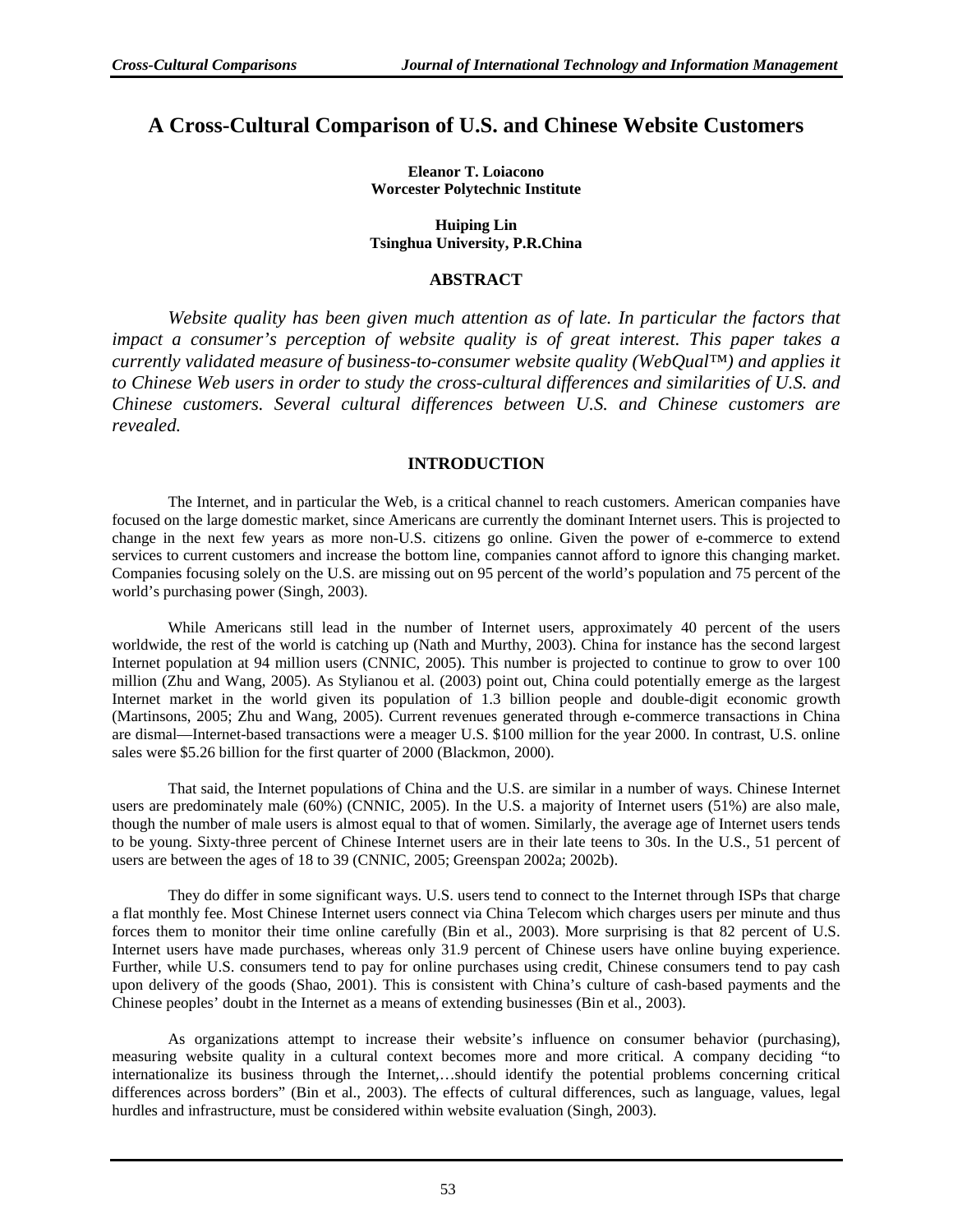This research is designed to study cultural differences in the evaluation of websites between U.S. and Chinese consumers. Understanding how these two groups evaluate websites will shed light on whether U.S. companies must develop significantly different websites for Chinese consumers versus their U.S. counterparts. We applied Hofstede's (1997) cultural dimensions along with Loiacono et al.'s (2002) website effectiveness factors to evaluate U.S. and Chinese consumers' website preferences. The following sections present the relevant literature, research methodology, results, and conclusions.

#### **Why Compare Us. And China**

There are several reasons to compare U.S. and Chinese Web consumers. First, China's online population is growing fast—94 million (CNNIC, 2005) up from 45.8 in 2002 (World Factbook, 2002). Second, China's online trading is growing as well. It is currently at \$13 billion (NUA, 2002). Third, the U.S. has served as the western cultural reference frame (Cheng and Schweitzer, 1996; Mueller, 1987; Singh, 2003) and China as the classical eastern culture (Ralston, 1992; Hofstede, 1993; 1998; Singh, 2003). Last, previous cross-cultural research reveals significant cultural differences between the U.S. and China in organizations (Ralston, 1992), print ads (Tse, 1989), TV commercials (Cheng, 1996) and Web adoption (Singh, 2003). This study will enhance this stream of research by extending it into the consumer perceptions of websites.

#### **RESEARCH MODELS AND HYPOTHESES**

Cultural research has received more attention since cultural localization became a necessary adjunct to technology transfer and global business communication (Gould, 2000). For example, Marchewka (1996) studied the cultural and political influences of IT diffusion in China. Despite recent interests in cross-cultural studies, there are still few studies available on cross-cultural comparison of U.S. and Chinese customers especially in the area of ecommerce.

#### **Frameworks for Evaluating Culture**

Numerous models of evaluating culture exist in the literature. Morrden (1999) classified them into three categories: single, multiple, and historical social. While historical social classify culture at the regional level, the others classify based on the national level. Single dimensional measures include high versus low context of national culture (Hall, 1960) and high versus low trust (Fukuyama, 1995). Others, such as Lewis (1992) (monochromic versus polymorphic), Triandis (1995) (ideocentric versus allocentri, and Bottger et al. (1995) (monochromic versus polymorphic), are also discussed in Morrden (1999) as single measures. Multiple dimensional frameworks include Lessen and Neubauer (1994), who categorized culture into pragmatism-idealism and free will-determinismaccum and Kluckhohn and Stradtbeck (1961) classified them into free will-determinism and accumulation of wealth-"just enough." Additional multiple dimensional models were developed by Newman (1977) with five dimensions, Hampden-Turner and Trompenaars (1994) with seven dimensions, and Hofstede (1980, 1997, 1998) with five.

For this research we have chosen Hofstede's (1997) five dimensions as our cultural value framework. Our primary reasons for this choice are two-fold. First, it contains multiple-dimensions of culture, which allow for a deeper understanding and richer interpretation of the findings. Analysis can be conducted on various dimensions to reveal and explain differences in consumer website perceptions that may not be seen using a single dimension of culture. Second, though Hofstede's model has been criticized (Myers and Tan, 2002; Fernandez, 1997; Huang, 1995), it is the model most applied and validated in numerous cultural contexts and management settings (Nath and Murthy, 2004). Others, such as Hall (1976) and Kluckhohn and Stradtbeck (1961) have not been so validated (Singh, 2003). Given its continued use, it has a high-degree of validity compared to other frameworks. Also, overlaps of different topologies of culture (found in other measures) are reflected in Hofstede's dimensions (Clark, 1990). Particular to the Web, Hofstede's framework is valid for analyzing regional differences that Web designers need to consider when developing "local" websites (Simon, 1999).

#### **Hofsted's Culture**

Hofstede (1997) extends the narrow definition of culture commonly meaning 'civilization' or 'refinement of the mind' to a broader anthropological one.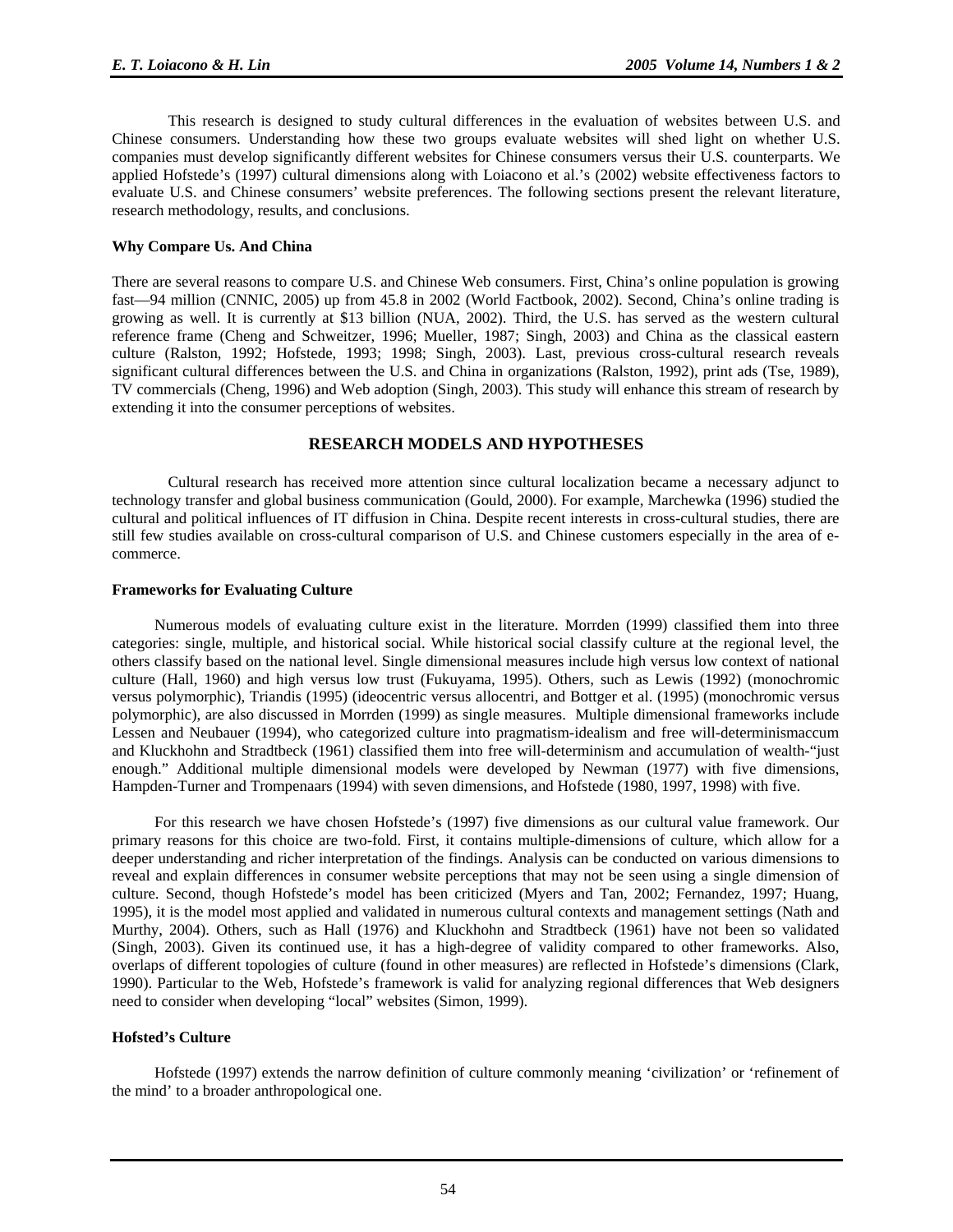'Culture' is a catchword for all those patterns of thinking, feeling, and acting…Not only those activities supposed to refine the mind are included…but also the ordinary and menial things in life: greeting, eating, showing or not showing feelings, keeping certain physical distance from others, making love, or maintaining body hygiene…[It is] always a collective phenomenon, because it is at least partly shared with people who live or lived within the same social environment, which is where it was learned. It is the collective programming of the mind which distinguishes the members of one group or category of people from anther (Hofstede, 1997 p. 5).

He identified five national culture dimensions: uncertainty avoidance, power distance, masculinityfemininity, individualism-collectivism, and time orientation (Hofstede 1980) which are the foundation for much of the culture work performed today. A brief description of each follows.

*Uncertainty avoidance* is the extent to which the members of a culture feel threatened by uncertain or unknown situations. Using an existing index, the uncertainty avoidance index (UAI), Hofstede measured the level of uncertainty avoidance in different cultures. The UAI includes three indicators: employment stability, rule orientation, and stress. Those living in cultures with a low UAI score would have lower job stress, fewer written rules, and more activities that are less structured. The countries with the highest and lowest uncertainty avoidance scores are Greece (112) and Singapore (8). China with a score of 29 is lower than the U.S.u score of 46 (Figure 1).





<sup>\*</sup>China's score based on Hofstede's measure of Hong Kong.

*Power distance* is the extent to which the less powerful members of institutions and organizations within a country expect and accept that power is distributed unequally. The power distance index (PDI) (developed by Hostede) rates approximately 140 cultures on their behavior towards power and authority. Lower power distance cultures have a PDI close to zero, while those with high power distance are closer to 100. In those countries influenced by Confucian ideas, such as Hong Kong, Taiwan, and Japan, people are more likely to accept and appreciate inequalities, though they believe that a sense of obligation should moderate the use of power (Hofstede, 1997). The countries with the highest and lowest power distance scores are Malaysia (104) and Austria (11). China with a score of 68 is higher than the U.S. score of 40 (Figure 2).



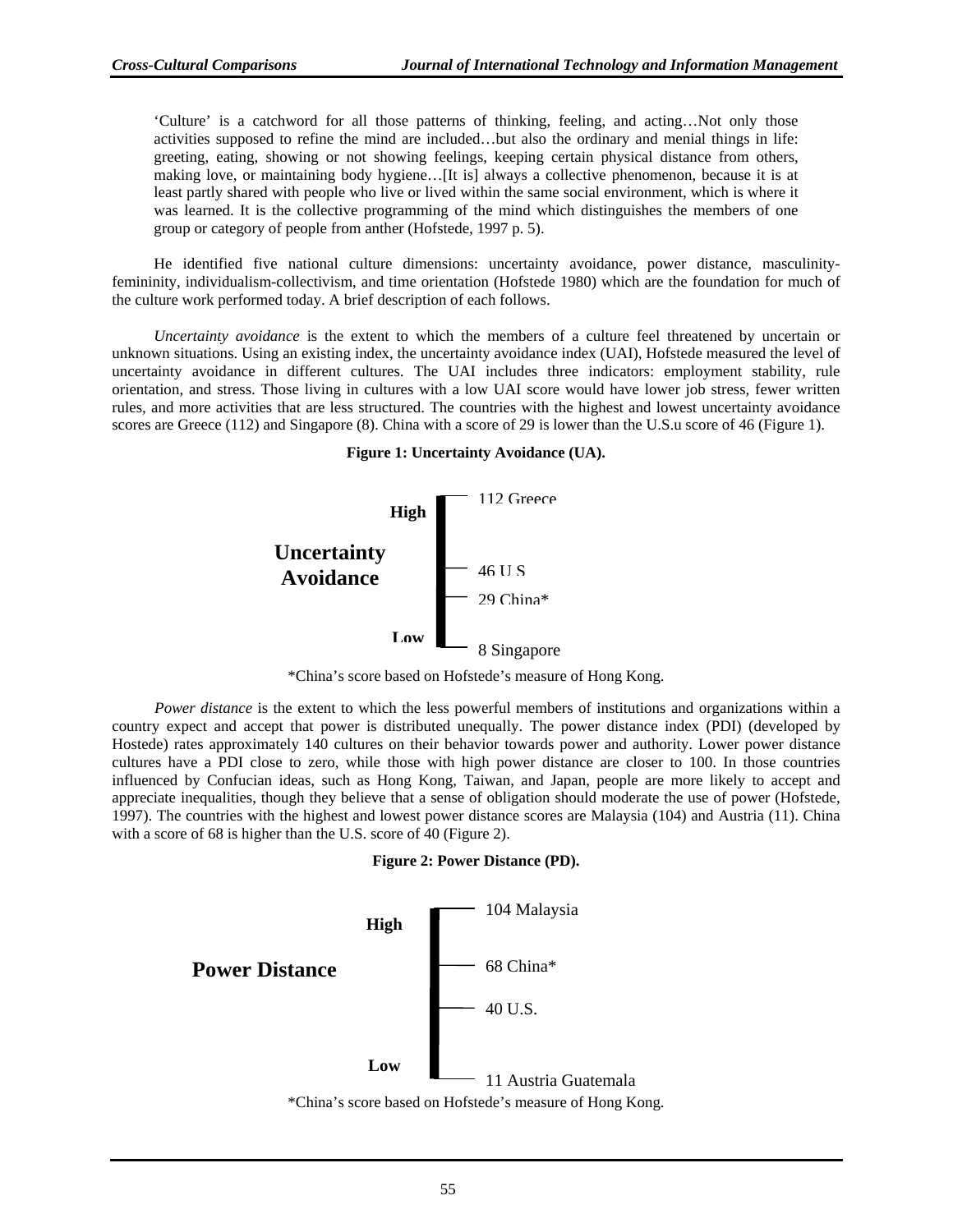*Masculinity-femininity* is the extent to which a society demonstrates higher levels of male values, such as a predominant focus on advancement and earnings rather than on personal life. Since men and women generally measure working issues differently, Hofstede, using a masculinity index (MI), revealed that some societies were more "masculine" in nature. For example, workers in cultures with high masculinity scores were more likely to sympathize with successful people—possessing a living to work philosophy of life. This differs from more "feminine" societies (low masculinity index score) where employees feel more sympathetic to the less fortunate possessing a working to live philosophy of life. The countries with the highest and lowest masculinity/feminity scores are Japan (95) and Sweden (5). China with a score of 62 is higher than the U.S. score of 57 (Figure 3).

**Figure 3: Masculinity/Femininity (MF).**



\*China's score based on Hofstede's measure of Hong Kong.

*Individualism-collectivism* is the extent to which the members of a culture act as individuals or as members of cohesive groups. Again, to measure the level of individualism Hofstede developed the index of individualism (II). Those cultures with a low II score would value a collective approach, whereby organizations treat employees as family members. Unlike more individualistic societies where everyone should protect themselves, less individualistic (collective) societies believe families or clans should protect group members. The countries with the highest and lowest individualism/collectivism scores are the U.S. (91) and Guatemala (8). China with a score of 68 is much lower than the U.S. (Figure 4).

#### **Figure 4: Individualism/Collectivism (IC).**



\*China's score based on Hofstede's measure of Hong Kong.

*Time orientation* is the extent to which a society is focused on long-term versus short-term goals. Cultures, such as China, that are heavily influenced by Confucian ideas possess a more long-term orientation. Those with long-term orientation are taught to be more persistent, thrifty, used to ordering relations and observing that order, as well as to have sense of shame. In short-term orientated cultures, people are interested in personal stability, protecting face, respecting tradition, and reciprocity of greeting, favors, and gifts (Hofstede, 1997). Through the Long-Term Orientation Index (LTO), Hofstede was able to capture the time orientation of various countries. Those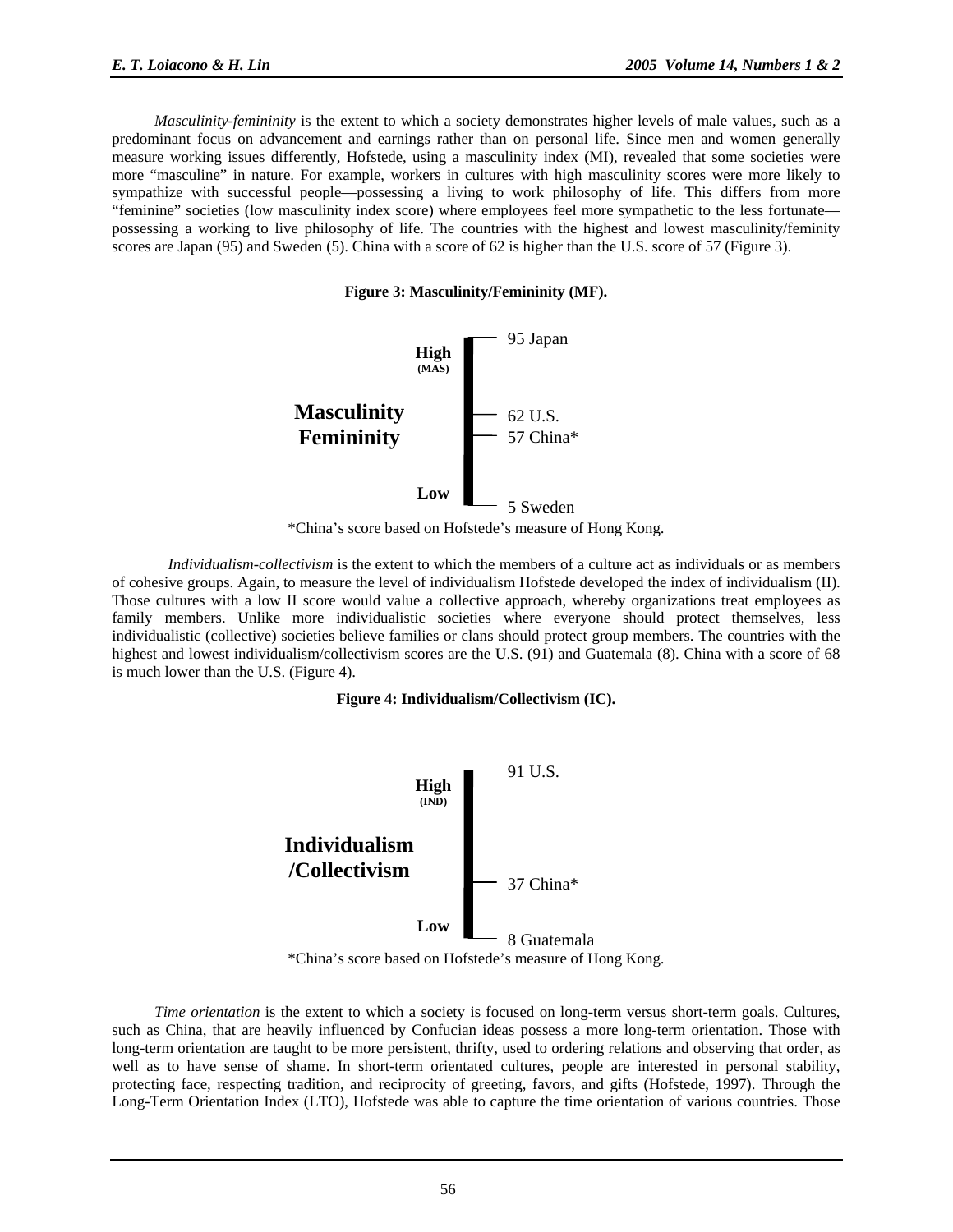with high-scores are more long-term oriented. Those with low scores were considered more short-term focused. The countries with the highest and lowest long-term orientation scores are China (118) and Pakistan (0). The U.S. with a score of 29 is much lower than China (Figure 5). Table 1 outlines the definitions of Hofstede's dimensions and Table 2 reports the scores on each dimension for U.S. and China.

#### **Figure 5: Long-term Orientation (LTO)**



| Table 1: Definition of Hofstede's cultural dimensions. |  |  |  |  |  |  |
|--------------------------------------------------------|--|--|--|--|--|--|
|--------------------------------------------------------|--|--|--|--|--|--|

| <b>Hofstede's Dimension</b>   | <b>Definition</b>                                               |  |  |  |  |
|-------------------------------|-----------------------------------------------------------------|--|--|--|--|
| <b>Uncertainty Avoidance</b>  | Degree to which people in a country prefer structured over      |  |  |  |  |
| (UA)                          | unstructured situations.                                        |  |  |  |  |
| <b>Power Distance</b>         | Degree of inequality among people which the population of a     |  |  |  |  |
| (PD)                          | country considers as normal.                                    |  |  |  |  |
| <b>Masculinity/femininity</b> | Degree to which "masculine" values like assertiveness,          |  |  |  |  |
| (MF)                          | performance, success and competition prevail over "feminine"    |  |  |  |  |
|                               | values like the quality of life, maintaining warm personal      |  |  |  |  |
|                               | relationships, service, caring, and solidarity.                 |  |  |  |  |
| Individualism/collectivism    | Degree to which people in a country have learned to act as      |  |  |  |  |
| (IC)                          | individuals rather than as members of cohesive groups.          |  |  |  |  |
| Long/short-term orientation   | Degree to which people in a country are oriented towards future |  |  |  |  |
| (LTO)                         | rewards in particular perseverance and thrift.                  |  |  |  |  |

*Source: Adapted from Hofstede (1997).*

#### **Table 2: Hofstede's Country scores for the U.S. and China.**

| <b>Cultural Dimension</b>    | U.S. | China |
|------------------------------|------|-------|
| <b>Uncertainty Avoidance</b> | 46   | 29    |
| <b>Power Distance</b>        |      | 68    |
| Masculinity                  |      | 57    |
| Individualism                | 91   |       |
| Long-term Orientation        |      | l 1 X |

Source: Hofstede (2001)

#### **Frameworks for Evaluating Websites**

Website evaluation by consumers is an important factor for companies looking at websites as extensions of their traditional businesses and is especially critical for companies hoping to expand globally. Software tools that simply collect customer hit rates and length of stay on a website are helpful for organizations wanting to confirm site usage, but they do not get at the heart of the website's value to the consumer. Tools are needed that get deeper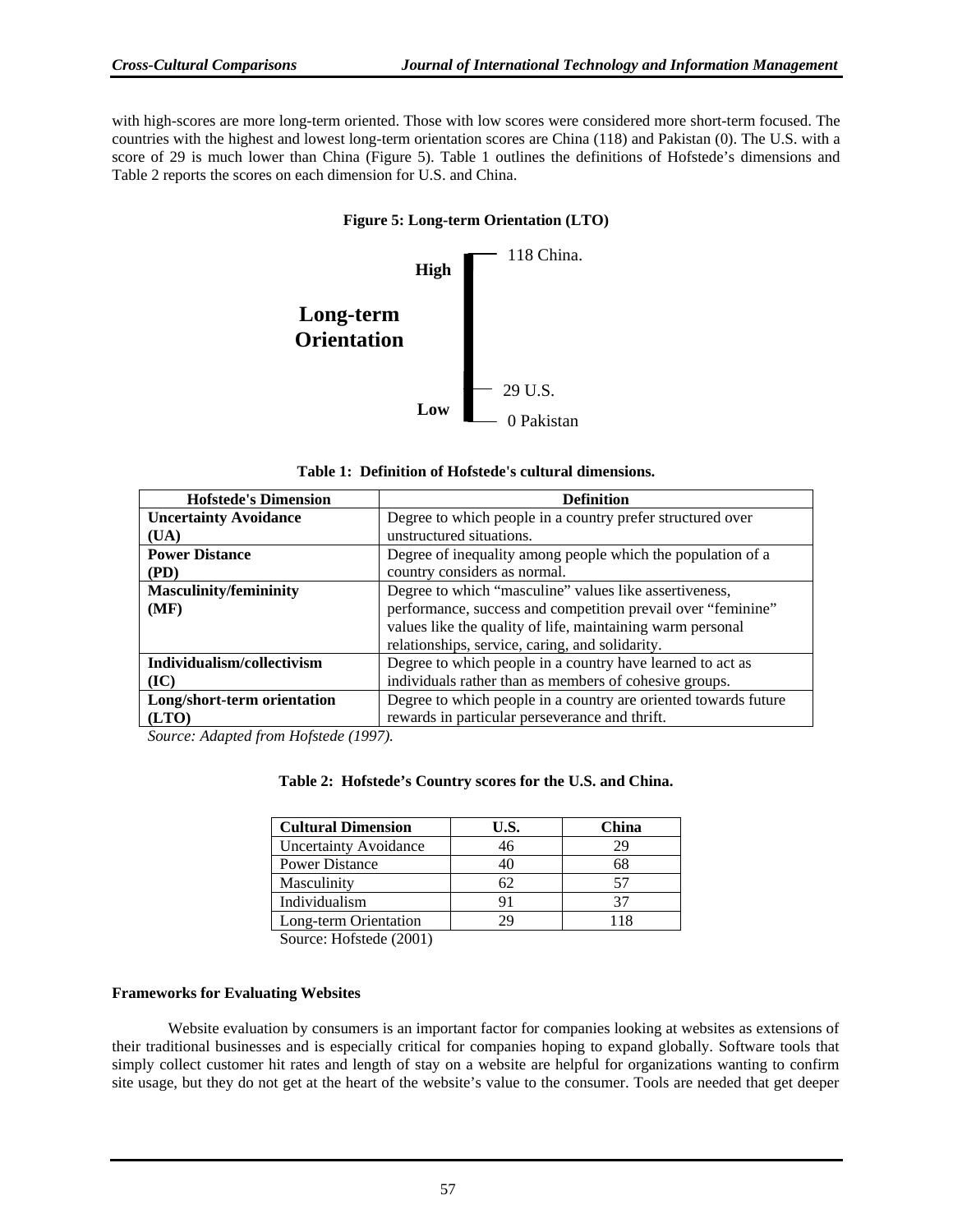into the customer's perceptions. Hit rates may reveal that customers do not stay long at a site, but they do not provide specific reasons why a customer's stay is so short.

This concern has led researchers to look at website evaluation from the perspective of the consumer. In particular, two special issues of *Information Systems Research* (June and September 2002) focused on measures of e-commerce net-enabled organizations. Six of the articles in these issues were dedicated to consumer evaluations of websites. Palmer (2002) presents five website evaluation constructs: Navigation, content, responsiveness, interactivity, and download time. Agarwal and Venkatesh (2002) focus on another five factors: Ease of use, content, made for the medium, emotion, and promotion. System interface, communication interface, information gathering, external security, internal security, and order processing were developed by Kim et al. (2002). McKinney et al. (2002) developed nine dimensions of website evaluation: Usability, relevance, understandability, reliability, adequacy, scope, usefulness, access, and entertainment. Koufaris' (2002) offers five additional evaluation factors (that overlap with previous ones): Ease of use, usefulness, concentration, enjoyment, and control. Lastly, Devaraj, et al. (2002) put forward 10 dimensions: Ease of use, uncertainty, empathy, reliability, assurance, time, satisfaction, channel preference, usefulness, and asset specificity.

WebQual™ (Loiacono et al. 2002) is a website evaluation instrument that not only covers the factors presented in the research discussed above, but goes beyond them by including additional dimensions not mentioned in previous instruments, such as visual appeal and innovativeness (Table 3). It is a comprehensive website quality measure that captures aspects of a website that influence a users' intention to revisit. It was developed using a four stage instrument development process: Defining the dimensions, developing the items, refining the instrument, and confirmatory assessment of validity. The first stage, defining the dimensions, consists of a literature review (both academic and practitioner oriented references), several exploratory surveys, and the use of expert judges. All of which helped determine the dimensions of website quality. During the second stage, developing the items, multiple questions for each dimension were developed. Stage 3, refining the instrument, consisted of two separate administrations of the measure (both with  $N > 300$ ). The construct validities were analyzed after each administration and problem questions were pruned, modified, or replaced as necessary. Redundant dimensions were also collapsed if deemed appropriate. The final stage, confirmatory assessment of validity, tested and confirmed the content, construct, discriminant, and convergent validity of the measure. The resulting instrument was a highly valid and reliable instrument, deemed WebQual™ (Loiacono et al. 2002). For these reasons—rigorous development and explanatory power—WebQual™ was chosen as the website evaluation tool for this study.

| Loiacono,<br>et al.<br>(2002)                   | <b>Palmer</b><br>(2002)            | Agarwal &<br>Venkatesh<br>(2002) | Kim, et al.<br>(2002)                                                      | <b>McKinney</b> , et<br>al. $(2002)$                                                                      | <b>Koufaris</b><br>(2002) | Devaraj,<br>et al.<br>(2002) |
|-------------------------------------------------|------------------------------------|----------------------------------|----------------------------------------------------------------------------|-----------------------------------------------------------------------------------------------------------|---------------------------|------------------------------|
| $\bullet$ Ease of<br>Understa<br>$nd-ing$       | $\bullet$                          | $\bullet$ Ease of<br>Use         | $\bullet$ System<br>Interface<br>$\bullet$ Communica<br>-tion<br>Interface | • Usability                                                                                               | $\bullet$ Ease of<br>Use  | $\bullet$ Ease of<br>Use     |
| • Intuitive<br>Operatio<br>n                    | • Navigatio<br>n                   | $\bullet$                        | $\bullet$                                                                  |                                                                                                           |                           |                              |
| $\bullet$ Informat<br>ion-al<br>Fit-to-<br>task | • Content<br>• Responsiv<br>e-ness | $\bullet$ Content                | Information<br>$\bullet$<br>Gathering                                      | • Relevance<br>$\bullet$ Understanda<br>-bility<br>• Reliability<br>• Adequacy<br>• Scope<br>• Usefulness | • Usefulnes<br>S          | • Uncertai<br>nty            |

**Table 3: Comparison of WebQual™ Factors (Loiacono, et al., 2002) and Other Factors.**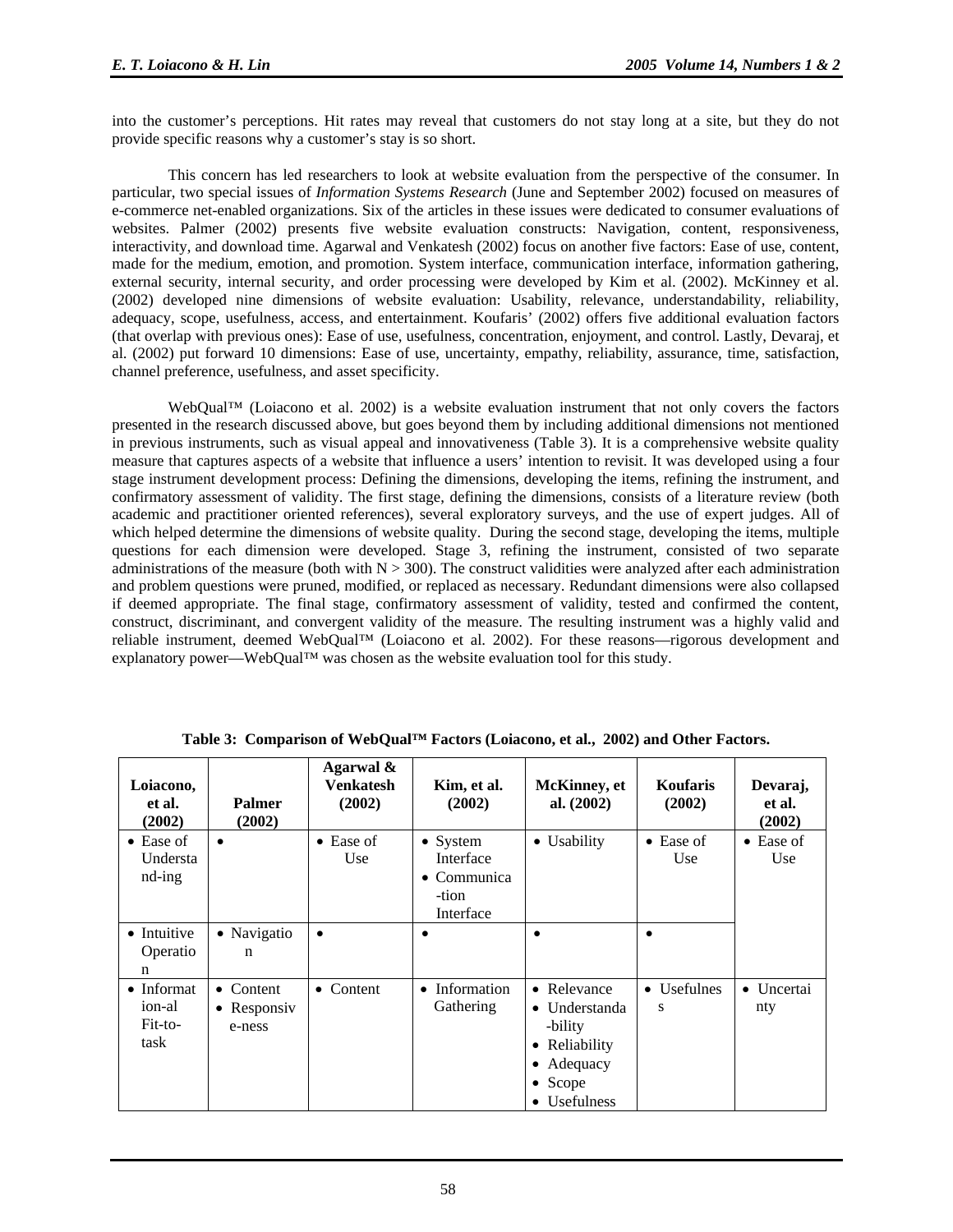| • Tailored<br>Commu<br>nica-tion       | · Interactivi<br>ty | Made for<br>$\bullet$<br>the<br>medium | $\bullet$                            | $\bullet$                       | $\bullet$ | • Empathy                                                                                                 |
|----------------------------------------|---------------------|----------------------------------------|--------------------------------------|---------------------------------|-----------|-----------------------------------------------------------------------------------------------------------|
| $\bullet$ Trust                        | $\bullet$           | $\bullet$                              | External<br>$\bullet$<br>Security    | $\bullet$                       | $\bullet$ | • Reliabilit<br>у<br>• Assuranc<br>e                                                                      |
| • Respons<br>e Time                    | • Download<br>Delay | $\bullet$                              | Internal<br>$\bullet$<br>Stability   | Access<br>$\bullet$             | $\bullet$ | • Time                                                                                                    |
| • Visual<br>Appeal                     | $\bullet$           | $\bullet$                              | $\bullet$                            | $\bullet$                       | $\bullet$ | $\bullet$                                                                                                 |
| · Innovati<br>ve-ness                  | $\bullet$           | $\bullet$                              | $\bullet$                            | $\bullet$                       | $\bullet$ | $\bullet$                                                                                                 |
| $\bullet$ Emotion<br>al<br>Appeal      | $\bullet$           | Emotion<br>$\bullet$                   | $\bullet$                            | Entertain-<br>$\bullet$<br>ment | $\bullet$ | $\bullet$                                                                                                 |
| $\bullet$ On-Line<br>Complet<br>e-ness | $\bullet$           | $\bullet$                              | Order<br>$\bullet$<br>Processin<br>g | $\bullet$                       |           | $\bullet$                                                                                                 |
| • Relative<br>Advanta<br>ge            | $\bullet$           | $\bullet$                              | $\bullet$                            | $\bullet$                       | $\bullet$ | · Satisfacti<br><sub>on</sub><br>• Channel<br>Preferenc<br>e<br>• Usefulne<br>SS<br>• Asset<br>Specificit |
| • Consiste<br>nt Image                 | $\bullet$           | Promotio<br>$\bullet$<br>$\mathbf n$   | $\bullet$                            | $\bullet$                       | $\bullet$ | $\bullet$                                                                                                 |

WebQual™ has also served as the basis for previous cross-cultural website studies. One such study found that culture does impact consumers' evaluations of websites. Masculinity and long-term orientation influenced customers' perceptions of several dimensions of website quality: interactivity, ease of understanding, visual appeal, and entertainment appeal (Tsikriktsis, 2002). The findings revealed that culture did in fact impact website evaluation. This study expands upon this research in the following ways. First, it goes beyond the context of Webbanking services. Other service and product sites were included. Second, the sample size for each region (in this case the U.S. and China) was increased to over 100. Thirdly, two specific countries are the focus of this research.

WebQual™ consists of 12 dimensions of website quality: information fit-to-task, tailored communication, ease of understanding, intuitive operation, visual appeal, innovativeness, emotional appeal, online-completeness, relative advantage, consistent image, trust, and response time (Table 4)*.* Three statements per dimension are responded to by subjects using a 7-point Likert scale (1 being strongly agreed to 7 being strongly disagreed).

| <b>Dimension</b>                 | <b>Description</b>                                                    |  |  |  |
|----------------------------------|-----------------------------------------------------------------------|--|--|--|
| <b>Ease of Understanding</b>     | Easy to read and understand.                                          |  |  |  |
| <b>Intuitive Operation</b>       | Easy to operate and navigate.                                         |  |  |  |
| <b>Informational Fit-to-task</b> | The information provided meets task needs and improves performance.   |  |  |  |
| <b>Tailored Communication</b>    | Tailored communication between consumers and the firm.                |  |  |  |
| <b>Trust</b>                     | Secure communication and observance of information privacy.           |  |  |  |
| <b>Response Time</b>             | Time to get a response after a request or an interaction with a site. |  |  |  |

|  |  |  | Table 4: Initial WebQual <sup>™</sup> Dimensions. |
|--|--|--|---------------------------------------------------|
|--|--|--|---------------------------------------------------|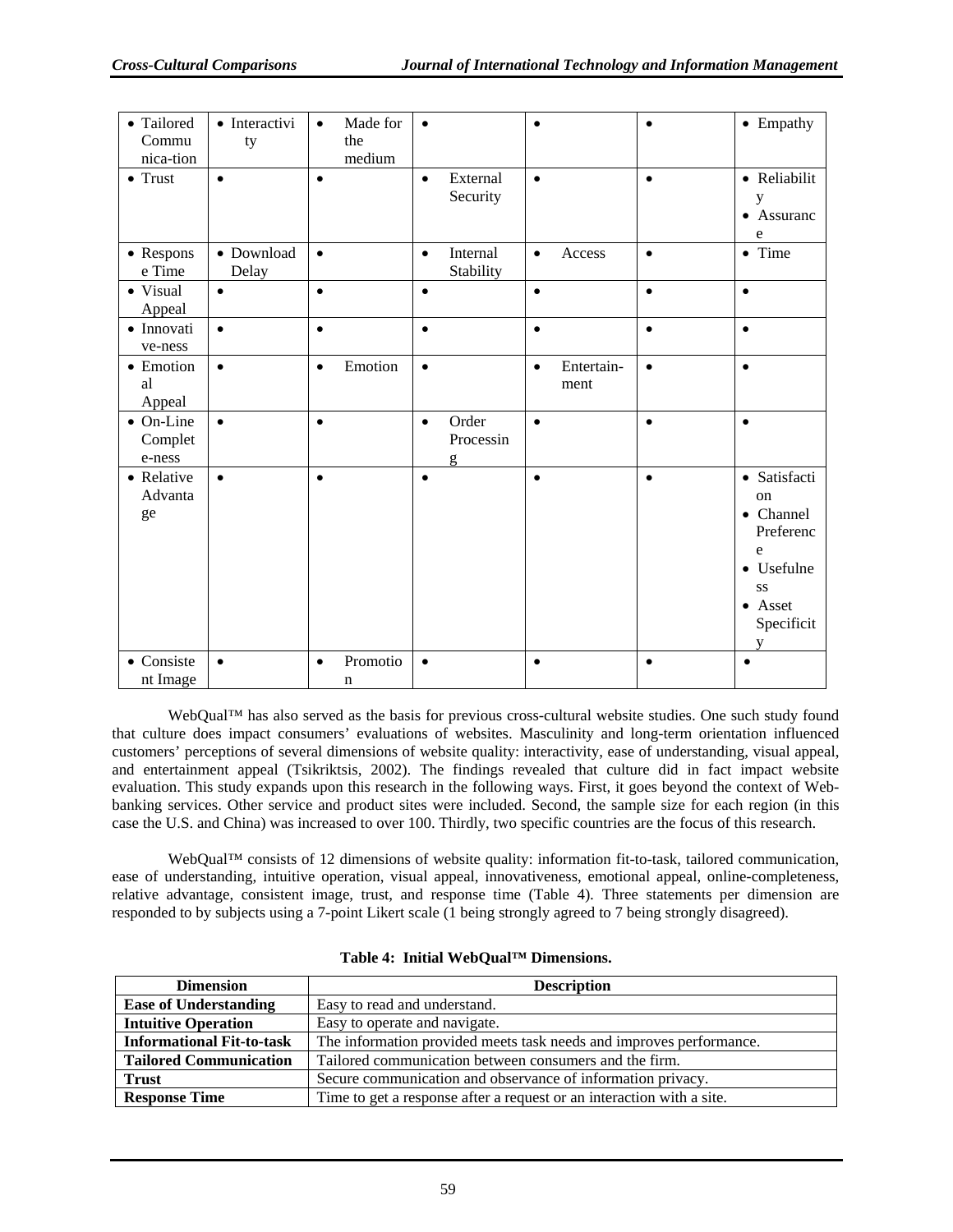| <b>Visual Appeal</b>                                                                                      | The aesthetics of a website.                                                 |
|-----------------------------------------------------------------------------------------------------------|------------------------------------------------------------------------------|
| <b>Innovativeness</b>                                                                                     | The creativity and uniqueness of site design.                                |
| The emotional effect of using the website and intensity of involvement.<br><b>Emotional Appeal</b>        |                                                                              |
| <b>On-Line Completeness</b><br>Allowing all or most necessary transactions to be completed on-line (e.g., |                                                                              |
|                                                                                                           | purchasing over the website).                                                |
| <b>Relative Advantage</b>                                                                                 | Equivalent or better than other means of interacting with the company.       |
| <b>Consistent Image</b>                                                                                   | The website image is compatible with the image projected by the firm through |
|                                                                                                           | other media.                                                                 |

*Information fit-to-task* refers to how well the information on the website meets the needs of the customer. Does the information on the site actually help the consumer do what s/he wants to do? Some customers may wish to obtain product details, whereas others may be seeking pricing information.

Similarly, when attempting to find specific information can customers find it easily? *Tailored communication* pertains to a customer's ability to interact with the website to obtain specific information. For example, book buyers visiting Amazon.com find it helpful to perform searches on specific subject areas or authors of interest.

*Ease of understanding* and *intuitive operations* relate to how easy the site is to use. Can customers easily read and understand the text? Is the site intuitive to operate and does it include appropriate navigation buttons?

Further, *visual appeal* and *innovativeness* are two factors that relate to the creative or artistic side of the site. The visual appeal of a site affects how the consumer perceives the site's aesthetics. Does the graphic and design appeal to the customer's sense of aesthetics? Beyond simply appealing to the customers' visual sense, does the site utilize features that allow it to stand apart from others—being unique and creative. This refers to the innovativeness of the site.

*Emotional appeal* also plays a part in a customer's perception of a website. The site must keep customers involved and captivated. The customer should feel an emotional connection with the site.

Three dimensions relate to the interaction of the website with other aspects of the firm's business processes: *On-line completeness*, *relative advantage*, and *consistent image*. The first, on-line completeness refers to a customer's ability to conduct necessary transactions, such as making purchases, via the website. Similarly, relative advantage gets at how easy is it to make the purchase on-line versus over the phone or via fax. A website must be quicker and easier to use than other ordering outlets if it is to have a relative advantage over them. A website should also demonstrate a consistent image across the firm. Nike's "just do it" slogan is an example of this. It was consistently projected across multiple medias—television, radio, magazines, and billboards—including its website.

*Trust* is another factor influencing website quality. Customers must feel they can trust the company and site administrators with the personal information provided while using the website. And, that their information will be used appropriately.

Finally, the site must be prompt. Customers should perceive that the *response time* is acceptable. Pages should load quickly and information searchers should be handled quickly.

#### **Hypotheses**

National culture factors are thought to influence website perceptions through slight nuance, thus some WebQual™ dimensional measures will vary from Chinese to U.S. consumers. In particular, Chinese and U.S. customers are hypothesized to differ on the following seven dimensions of WebQual™: informational fit-to-task, tailored communication, ease of understanding, intuitive operations trust, and response time. Using Hofstede's cultural dimensions, we hypothesize the different effects culture has on these WebQual™ dimension.

Gender has been shown to be a critical moderator variable in online commerce (Zhang and Prybutok, 2003). According to Hofstede's masculinity index, masculine societies' emphasize success and performance getting the task accomplished quickly and efficiently. Those in a more feminine society are less driven to succeed.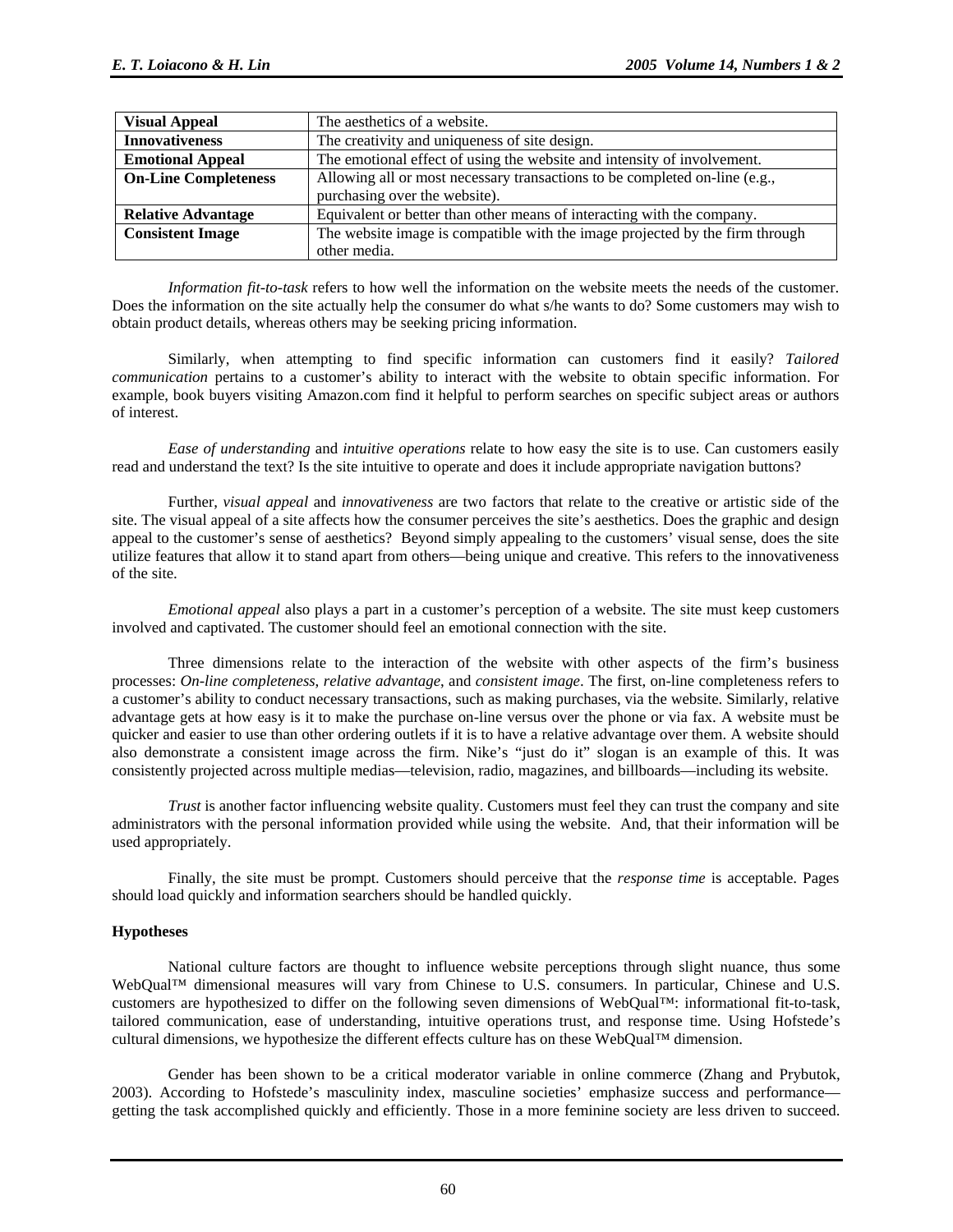Extending this concept to the Web, it is expected that the level of masculinity in a culture will affect the way individuals rate certain WebQual™ dimensions. *Informational fit-to-task* and *tailored communication* focus on the ability of a website to provide customers with the information they need to complete tasks quickly and efficiently. This is considered important for those scoring high on masculinity because they are task-oriented and these dimensions would allow them to improve the performance of their ecommerce activities. Thus it is hypothesized that:

Hypothesis 1: Chinese customers (lower masculinity) will rate informational fit-to-task **lower** than U.S. customers (higher masculinity); and

Hypothesis 2: Chinese customers (lower masculinity) will rate tailored communication **lower** than U.S. customers (higher masculinity).

Ease of understanding and intuitive operations will be affected by a country's level of femininity. Both of these factors facilitate a customer's ability to access information and navigate through a website. For example, global navigation system and menu bars make it easier and faster for customers to find what they want. Research in psychology on self-efficacy (Chan and Fishbein, 1993; Fishbein and Stasson, 1990; Sparks, 1994) and in IS on computer self-efficacy (Venkatesh and Davis, 1996) support the idea that people's judgment about their ability to use a computer system for a specific task is a determinant of perceptions of ease and difficulty. Feminine oriented people are more concerned with the ease of understanding and intuitive operations due to their focus on their surroundings. These people focus on the harmony between themselves and their environment (Hofstede, 1980; 1984; 2001), in this case, the website. Masculine oriented individuals, on the other hand, are less concerned with the ease of use issues and more concerned with the direct benefits the technology can provide. Therefore, customers from feminine cultures would want a site to be easier to use and operate than customers from masculine cultures who would be satisfied with less ease. Thus it is hypothesized that:

Hypothesis 3: Chinese customers (lower masculinity) will rate ease of understanding **lower** than U.S. customers (higher masculinity); and

Hypothesis 4: Chinese customers (lower masculinity) will rate intuitive operations **lower** than U.S. customers (higher masculinity).

Hofstede's uncertainty avoidance is also thought to influence a customer's evaluation of website quality (Tsikriktsis, 2002). Countries with high uncertainty avoidance are risk averse and have an emotional need for rules. Alternatively, low uncertainty avoidance societies are more accepting of ambiguity, risk, and disorder. The level of uncertainty a culture possesses is expected to influence a customer's perceptions of a website. In particular, it is thought to affect *trust*. The more trustworthy a site, the less uncertain and prone to stress a consumer will feel about using it. This is because high uncertainty avoidance cultures go to great lengths to avoid uncertainty. Thus it is hypothesized that:

Hypothesis 5: Chinese customers with lower uncertainty avoidance are more likely to rate trust **higher** than U.S. customers with higher uncertainty avoidance; and

Individualism is another cultural dimension thought to impact the evaluation of website quality. In individualistic cultures people believe that identity is based on the individual—independence and uniqueness is desirable. In a collective society, people are thought of as an extension of a group— membership in a group is preferred. Turning to the Web, the higher the level of individualism in a culture, the more likely innovation and uniqueness are valued on a website. *Innovativeness* which plays on a customer's sense of creativity and individualism is thought to be affected by the level of individualism in a culture. Thus it is hypothesized that:

Hypothesis 6: Chinese customers (lower individualism) will rate innovativeness **higher** than U.S. customers (higher individualism); and

Lastly, Hofstede's time orientation is thought to affect a consumer's evaluation of a website. Cultures with long-term orientation are more patient and persevering towards slow results. Conversely, cultures with short-term orientations demand quick results. Customers from short-term oriented cultures are likely to demand quicker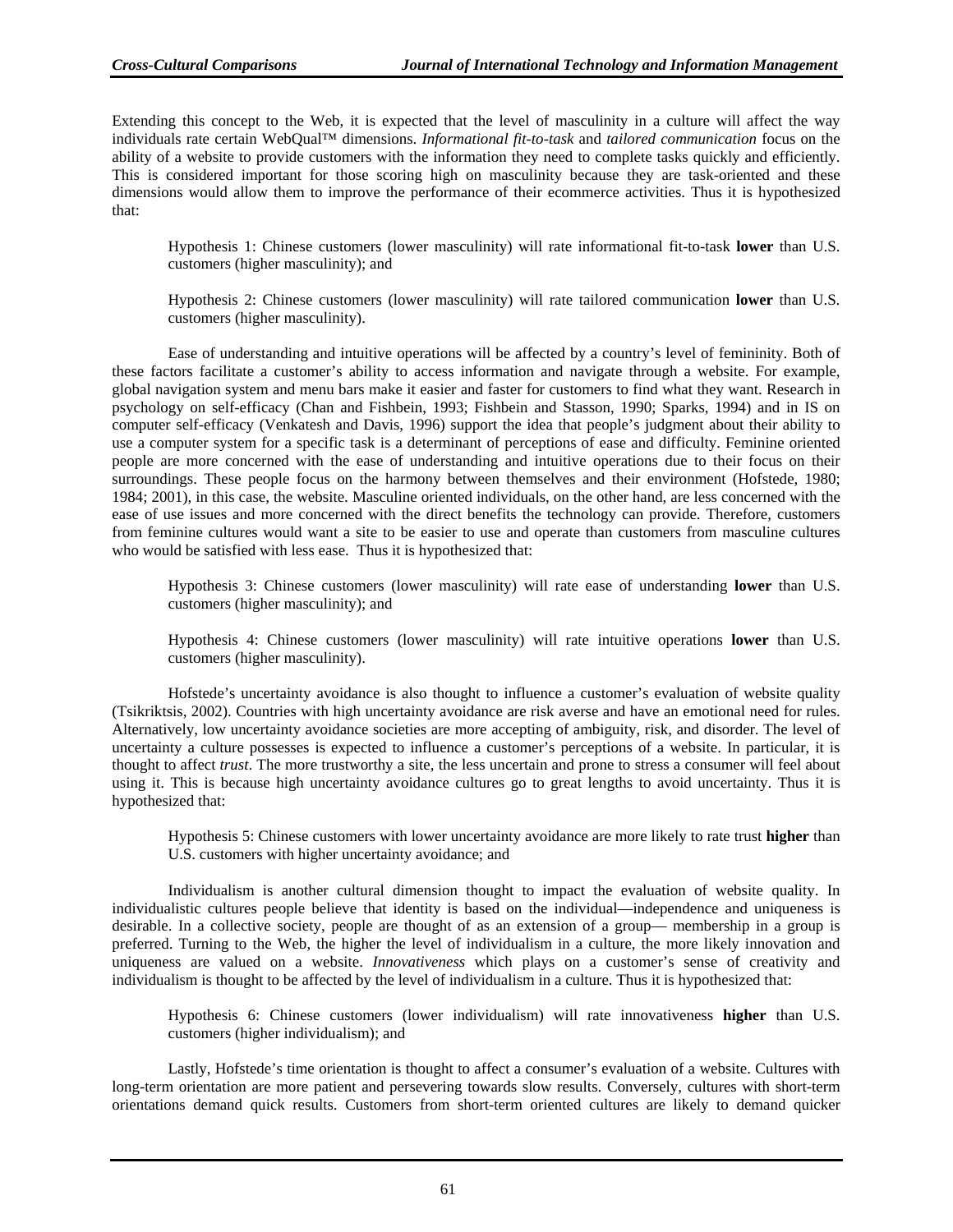response time, as well as the ability to do their business completely online compared to those from long-term oriented cultures. Thus it is hypothesized that:

Hypothesis 7: Chinese customers (higher long-term orientation) will rate response time **higher** than U.S. customers (lower long-term orientation).

#### **METHODOLOGY**

#### **Sample**

Data were collected from 365 (254 U.S. and 111 Chinese) Web users (Table 5). The Americans were students at a large Southeastern university. Chinese Web users were students at a large Chinese university. Both groups evaluated websites using WebQual™. Subjects were given a context (e.g., "Imagine it is your friend's birthday and you are searching for a good gift—a book."). They were asked to look at one of 12 designated website in their country as if they were considering a purchase.

|                    | U.S.             | China             |
|--------------------|------------------|-------------------|
| Number of subjects | 254              | 111               |
| Average age        | 199              | 22.6              |
| Gender             | Male = $50.0\%$  | Male = $74.8%$    |
|                    | Female = $49.6%$ | Female $= 25.2\%$ |
| Ever made purchase | $Yes = 71.7\%$   | $Yes = 57.7\%$    |
| over the Web       | $No = 28.3\%$    | $N_0 = 42.3%$     |

|  |  | Table 5: Subject Demographics. |
|--|--|--------------------------------|
|--|--|--------------------------------|

#### **Measurements**

Twenty-four websites, including 12 Chinese and 12 U.S websites, were included in the research. First, both product and service websites were included. We ensured that we had some variety in the websites by choosing three groups of websites, online products (CD, books, gifts, and etc.) shopping, hotel reservations, and airline ticketing. Second, we chose sites that would be familiar to the sample population (undergraduate students). In each country, six websites were chosen for product shopping, three were chosen for hotel reservation, and three were selected for air tickets booking. Our research was not carried out through bilingual websites (Bin 2003), because most gifts shopping and reservation services providing websites are designed for domestic users and do not have multilanguage settings. Third, comparable sites were chosen in each country so that they would possess the same basic functions (Table 6). One of the researchers, a native Chinese speaker, ensuring the Chinese sites were comparable to the U.S. sites. For example, U.S. website http://www.placestostay.com/index.html and Chinese website http://www.china-hotel.net were chosen as comparable hotel reservation websites. They both offer functions such as quick searching by inputting key words such as city, hotel name, and arriving date; special offer and discount, quick link to hot destinations or hotels, membership registration and log in/out, custom service, help and so on.

|  | Table 6: Websites selected in the survey. |  |  |  |  |
|--|-------------------------------------------|--|--|--|--|
|--|-------------------------------------------|--|--|--|--|

| N             | <b>American Websites</b> | <b>Chinese Websites</b>                        | Website            |
|---------------|--------------------------|------------------------------------------------|--------------------|
| 0.            |                          |                                                | <b>Description</b> |
|               | www.ozelink.com/ceedees  | http:// www.joyo.com                           | Buying CD,         |
| $\mathcal{L}$ | www.emusic.com           | http://www.dangdang.com                        | books, gifts,      |
| 3             | www.cdnow.com            | http://www.welan.com                           | and etc.           |
| 4             | www.amazon.com           | http://www.m18.com                             |                    |
| 5             | www.readersndex.com      | http://www.bolchina.com                        |                    |
| 6             | www.waterstones.co.uk    | http://mall.sina.com.cn                        |                    |
|               | www.4airlines.com        | http://www.travelsky.com                       | Booking air        |
| 8             | www.period.com/airlines  | http://www.piao.com/jiaotong/feiji/dancheng.js | tickets            |
|               |                          |                                                |                    |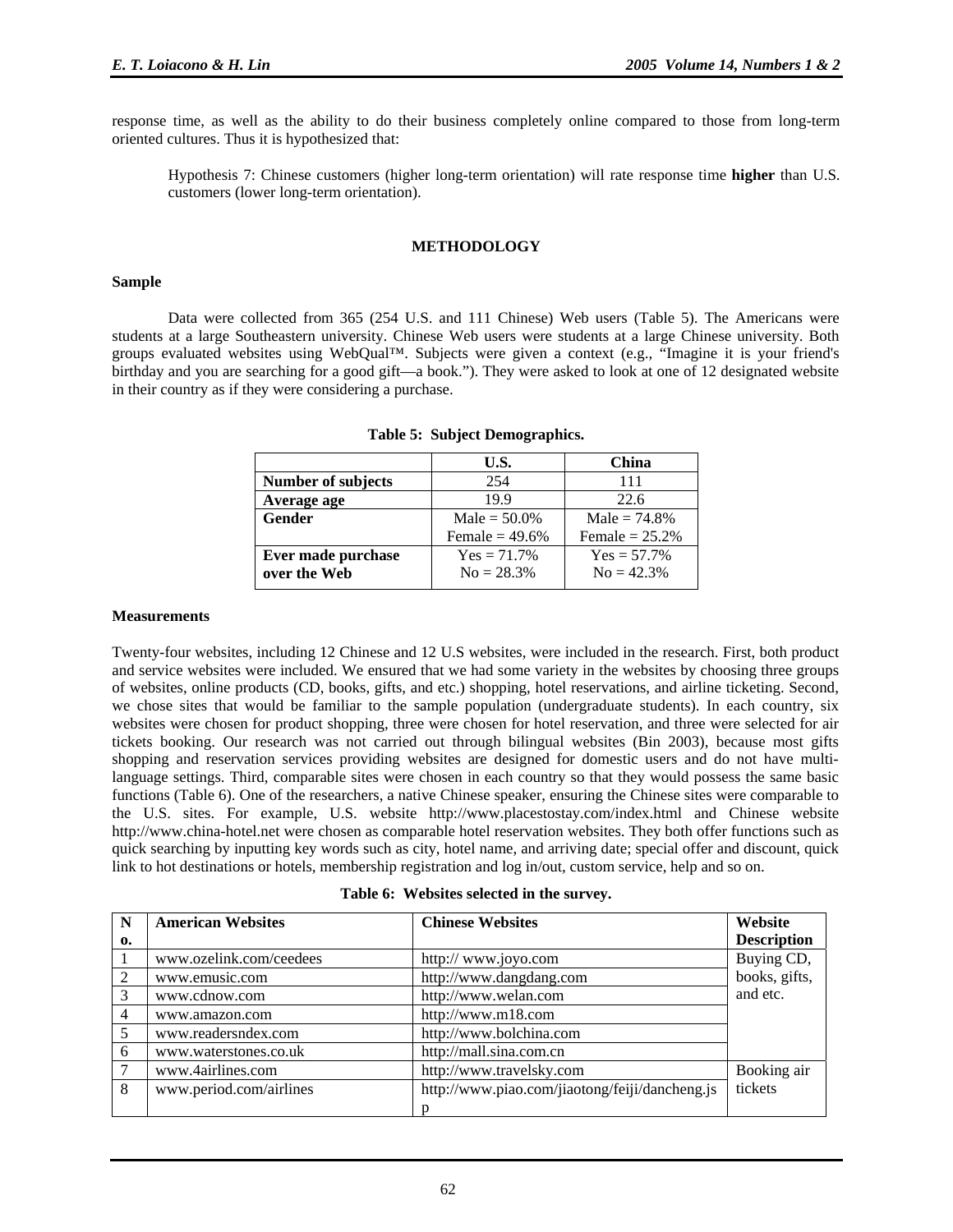|    | www.strangeways.org                | http://mall.sina.com.cn/etchina            |             |
|----|------------------------------------|--------------------------------------------|-------------|
| 10 | www.hotelworld.com/index.html      | http://www.china-hotel.net                 | Hotel       |
|    | www.hotelstravel.com/homepage.html | http://www.hotelonline.com.cn/newindex.asp | Reservation |
| 12 | www.placestostay.com/index.html    | http://travel.elong.com/hotel/jrj          |             |

In order to ensure there was no problem with the data collection due to misinterpretation of the survey, WebQual™ was translated into Chinese by an native speaking Chinese speaker and then back-translated into English by another native Chinese speaker. The retranslation was then compared to the original survey for accuracy.

Once respondents reviewed the website, they completed the WebQual™ questionnaire. The instrument collected demographic information, including gender, age, and previous purchase behavior, along with the 36 WebQual™ items. These items measured all 12 of the WebQual™ dimensions. Subjects were free to explore as much of the site as they desired and to spend as much time as they felt necessary before filling out the questionnaire. Subjects were asked to spend at least 10-15 minutes browsing the website before starting evaluating it. This was the same process followed and tested by Loiacono et al. (2002) to emulate a more natural web browsing experience.

In order to test the proposed hypotheses, the average scores for each of the 12 WebQual™ dimensions were calculated. An aggregate variable was calculated for each factor of WebQual™. For example, information fitto-task included three items used to measure it in the survey. The score from each of these were added together. Since each dimension has a total of three items measuring it, we did not need to divide by the total number of items.

A one-way analysis of variance (ANOVA) test was conducted in which means for each dimension and the overall mean score for the website (being the sum of the average dimension scores) were analyzed and compared. An F-value was calculated for each dimension and the overall score to determine differences in the average scores of Chinese and U.S. customers. The average scores and test results are shown in Table 7.

| <b>Dimension</b>             | <b>Mean Score</b><br>of American<br><b>Subjects</b> | <b>Standard</b><br><b>Deviation</b><br>American<br><b>Subjects</b> | <b>Mean Score</b><br>of Chinese<br><b>Subjects</b> | <b>Standard</b><br><b>Deviation</b><br><b>Chinese</b><br><b>Subjects</b> | <b>F-Value</b> | <b>Significa</b><br>nce |
|------------------------------|-----------------------------------------------------|--------------------------------------------------------------------|----------------------------------------------------|--------------------------------------------------------------------------|----------------|-------------------------|
| <b>Overall Score</b>         | 185.61 (5.16)                                       | 34.55                                                              | 179.89 (5.00)                                      | 28.78                                                                    | 2.34           | .127                    |
| Informational<br>Fit-to-Task | 5.21                                                | 1.13                                                               | 5.08                                               | 0.99                                                                     | 1.11           | .293                    |
| Tailored<br>Communication    | 5.28                                                | 0.99                                                               | 4.92                                               | 1.03                                                                     | 7.32           | $.007*$                 |
| Ease of<br>Understanding     | 5.66                                                | 1.04                                                               | 5.27                                               | 1.07                                                                     | 10.07          | $.002*$                 |
| Intuitive<br>Operation       | 5.79                                                | 1.01                                                               | 5.52                                               | 1.21                                                                     | 5.79           | $.017*$                 |
| Visual Appeal                | 4.56                                                | 1.29                                                               | 4.58                                               | 1.01                                                                     | .566           | .452                    |
| Emotional<br>Appeal          | 4.62                                                | 1.06                                                               | 4.73                                               | 0.97                                                                     | 1.59           | .209                    |
| Trust                        | 4.67                                                | 1.40                                                               | 5.09                                               | 1.15                                                                     | 7.88           | $.005*$                 |
| Consistent<br>Image          | 4.79                                                | 0.97                                                               | 4.94                                               | 0.97                                                                     | 1.81           | .180                    |
| <b>Innovativeness</b>        | 4.75                                                | 1.20                                                               | 4.59                                               | 1.00                                                                     | 1.51           | .220                    |
| Online<br>Completeness       | 5.59                                                | 1.03                                                               | 5.18                                               | 0.93                                                                     | 13.65          | $.000*$                 |
| Relative<br>Advantage        | 5.62                                                | 1.15                                                               | 5.21                                               | 1.14                                                                     | 7.32           | $.007*$                 |
| Response<br>Time             | 5.33                                                | 1.18                                                               | 4.86                                               | 1.16                                                                     | 11.70          | $.001*$                 |

**Table 7: F-test results between the twelve dimensions of website quality.**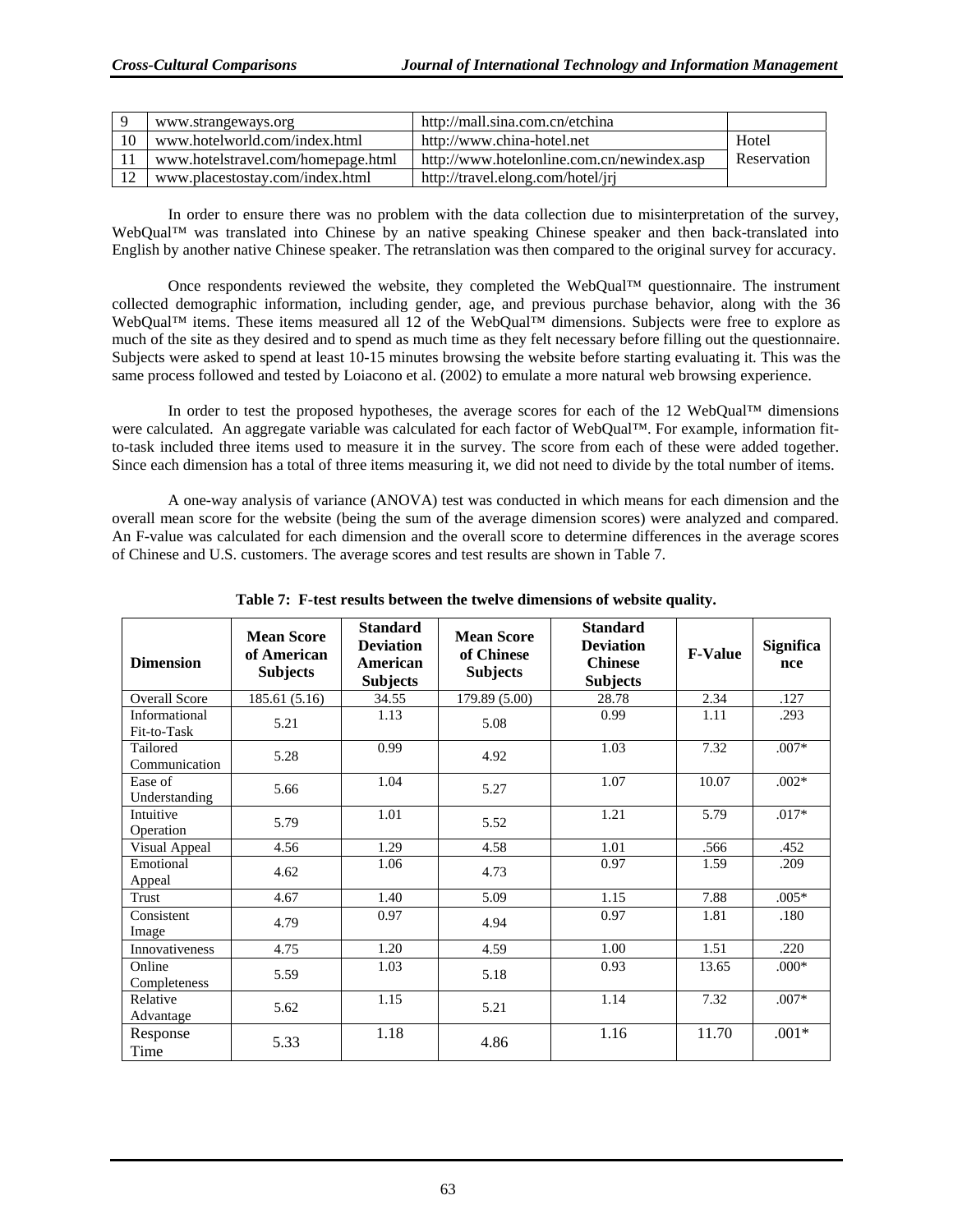#### **RESULTS**

As Table 6 indicates, U.S. subjects evaluated the *informational fit-to-task*, *interaction*, *response time*, *design appeal*, *intuitiveness*, *innovativeness*, *business processes*, and *substitutability* more highly overall than did Chinese subjects. Whereas, Chinese subjects assessed *trust*, *visual appeal*, *emotional appeal*, and *integrated communications* more highly overall. Not all the relationships were found to be significant. Significant differences were identified for *interaction*, *trust*, *response time*, *design appeal*, *intuitiveness*, *business processes*, and *substitutability*. These findings support most of the hypotheses. Chinese and U.S. Web users emphasize different factors of website quality when evaluating websites.

As hypothesized, hypotheses 2 through 5 were supported. U.S. customers rated tailored communication (Fvalue = 7.32, p = .007), ease of use (F-value = 10.07, p = .002), intuitive operations (F-value = 5.79, p = .017), and trust (F-value  $= 7.88$ ,  $p = .005$ ) significantly higher than their Chinese counterparts (Table 7 and 8).

| <b>Hypothesis</b> | WebQual <sup>™</sup> Dimension | <b>Hypothesis Supported</b> |  |  |
|-------------------|--------------------------------|-----------------------------|--|--|
| H1                | Informational Fit-to-task      | $No*$                       |  |  |
| H <sub>2</sub>    | <b>Tailored Communications</b> | Yes                         |  |  |
| H <sub>3</sub>    | Ease of Understanding          | Yes                         |  |  |
| H4                | <b>Intuitive Operations</b>    | Yes                         |  |  |
| H <sub>5</sub>    | Trust                          | Yes                         |  |  |
| H <sub>6</sub>    | Innovativeness                 | $No*$                       |  |  |
| H7                | Response Time                  | $N_{0}**$                   |  |  |

**Table 8: Hypotheses Supported.** 

\*Scores still in the predicted direction

\*\*Significantly different in the opposite direction

Three hypotheses were not significant. Though the mean score (mean  $= 5.21$ ) of U.S. customers for information fit-to-task (H1) was higher than Chinese customers, it was not significantly different from the mean score (mean = 5.08) of Chinese customers (F-value = 1.11, p value = .293). Similarly, the mean score (mean = 5.75) of U.S. customers for innovation (H6) was higher than mean score (mean = 4.59) Chinese customers, but not significantly (F-value  $= 1.51$ , p value  $= .220$ ). Strangely, not only was hypothesis 7 not supported, significance was found in the opposite direction. The mean score (mean = 5.33) of U.S. customers for response time was higher than the mean score (mean  $= 4.86$ ) for Chinese customers (F-value  $= 11.70$ , p value  $= .001$ ).

Two WebQual™ dimensions, not hypothesized to differ (online completeness and relative advantage) between U.S. and Chinese customers in fact did. The mean score (mean = 5.59) of U.S. customers for online completeness was higher than the mean score (mean  $= 5.18$ ) for Chinese customers (F-value  $= 13.65$ , p value  $=$ .000). For relative advantage, the mean score (mean = 5.62) of U.S. customers was higher than the mean score (mean = 5.21) for Chinese customers as well (F-value = 7.32, p value = .007). These differences may be linked to uncertainty avoiding tendencies. U.S. customers tend to be less comfortable with uncertainty than their Chinese counterparts, thus they would desire higher levels of interaction, faster response to their interactions, and more intuitive and appealing forms of navigation. Similarly, U.S. customers would expect company websites to offer more opportunities to conduct their business online, instead of having to wait.

#### **DISCUSSION**

This research reveals the cultural differences across China and the U.S. Significant differences were found to exist for seven of the WebQual™ dimensions: Ease of understanding, tailored communications, intuitive operation, trust, online completeness, relative advantage, and response time. Given these results it is clear that effective companies must develop multi-cultural websites in order to meet the cultural preferences of their customers.

U.S. consumers indicated a higher average score on ease of use. This may be due to the fact that the Web has been around much longer in the U.S. (Bin et al., 2003). Consumers are therefore more familiar with it and may feel more comfortable with website use in general.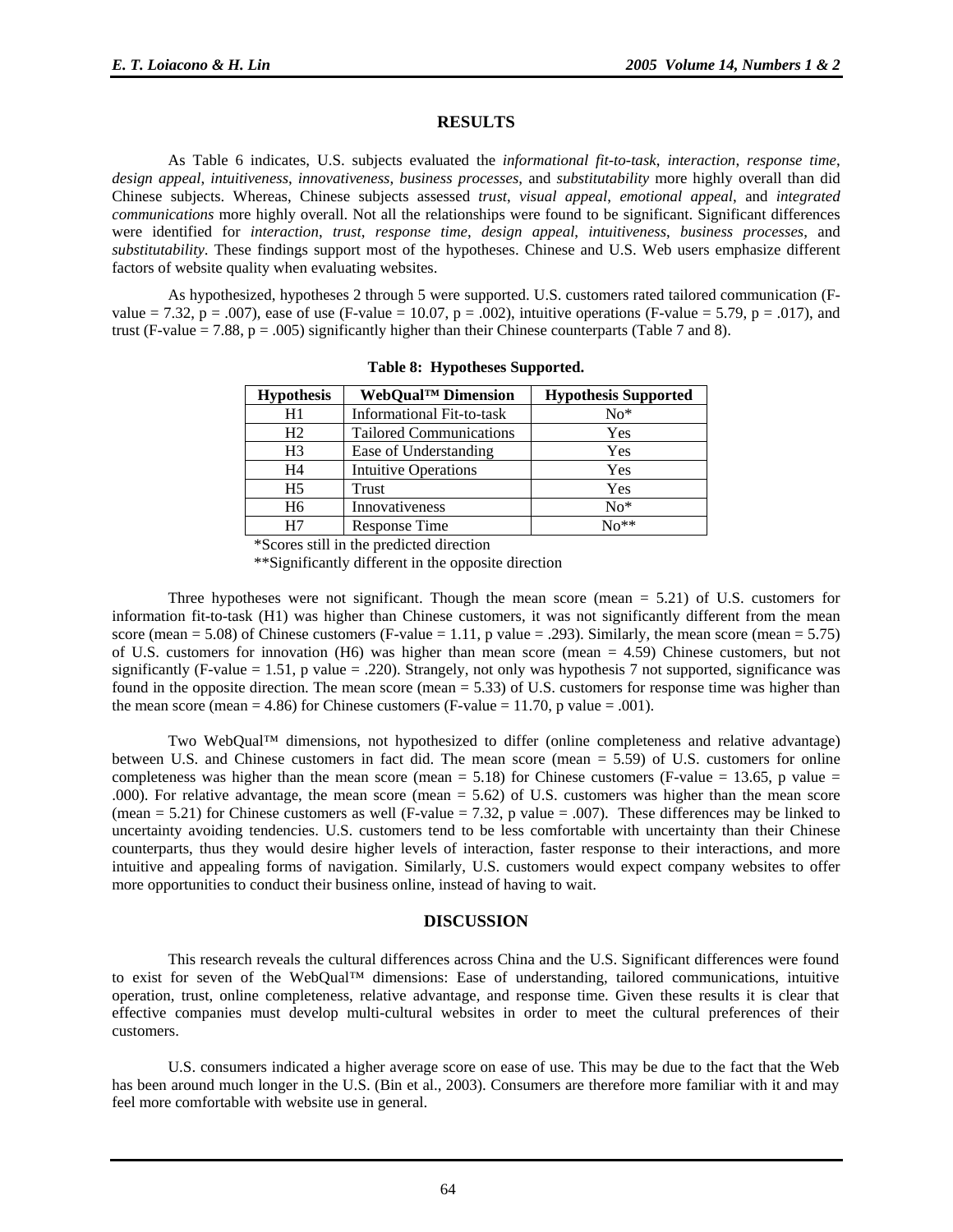Similarly, U.S. customers had higher average scores on tailored communication and intuitive operations than did Chinese customers. These differences may be the result of higher comfort levels with navigating through and using search functions to receive tailored information from websites. This is consistent with previous research which suggests that Chinese customers have less experience with the Web (Shao, 2001). The experience of navigating a website may be more frustrating to Chinese users due to their Internet connection. Since most Chinese consumers are charged on a per minute basis, they may be less willing to wait for the website to load or respond to a query.

 Interestingly, U.S. customers, however, were less trusting than Chinese consumers. One possible reason for this difference is the higher uncertainty avoidance on the part of U.S. citizens and the higher-levels of collectivism and power-distance within the Chinese culture (Hofstede, 1980). It is less accepting to be suspicious and mistrustful of people in the Chinese culture than in the U.S. This differs from the reasoning offered by Bin et al. (2003) that Chinese consumers are more reluctant to trust business offerings via the Web.

Additionally, U.S. consumers scored online completeness and relative advantage on average higher than Chinese consumers. This is in keeping with the fact that 82 percent of U.S. consumers have experience purchasing online. Chinese consumers have very little—only 31.9 percent (Bin et al., 2003). U.S. consumers may in general feel that "allowing all or most necessary transactions to be completed online" (online completeness) is therefore more critical. Further, because Chinese consumers prefer cash-based interactions (Shao, 2001), they may not consider the need for a site to be "equivalent or better than other means of interacting with the company" (relative advantage) as critical as their U.S. counterparts do.

Though it was predicted that U.S. consumers would be more critical of response time, the opposite result was found. This may be due to the different type of Internet connections within the U.S. and China. China has only three major organizations running the Internet and bottlenecks are frequent (CNNIC, 2004). Response time may have been rated lower by Chinese consumers due to these bottlenecks.

#### **LIMITATIONS AND FUTURE RESEARCH**

There are two major limitations to this research. The first is the current lack of cultural dimension data. Currently the Hofstede (1997) measures are being used in a broader national culture context. Another way to compare the two groups is through individual analysis of Hofstede's (1997) measures, which would require collecting cultural data at the individual level. In order to gather a deeper cross-cultural understanding of these differences individual nationality data is required (McCoy, 2002). A follow-up study including individual measures of culture will help explain the differences in greater detail (Dorfman and Howell, 1988).

Secondly, the subjects used in the first round of data collection were students. Some would argue that using students as subjects limits the generalizability of our findings to the general populace of web users. Research by Voich (1995) further supports the fact that students are sufficient surrogates for working professionals. We argue that students included in our study match the general demographics of web consumers and that younger users tend to be more Web literate.

#### **CONCLUSIONS AND IMPLICATIONS**

The findings of this research suggest that U.S. and Chinese consumers evaluate websites in different ways. Companies would be wise to tailor their country websites to national cultural differences, such as tailored communication, ease of understanding, intuitive operations, and trust. Changes to these aspects will enhance the customer's experience and intention to reuse the site. Website development by simply translating U.S. sites into Chinese sites is not enough. National culture differences revealed in this study should be taken into consideration.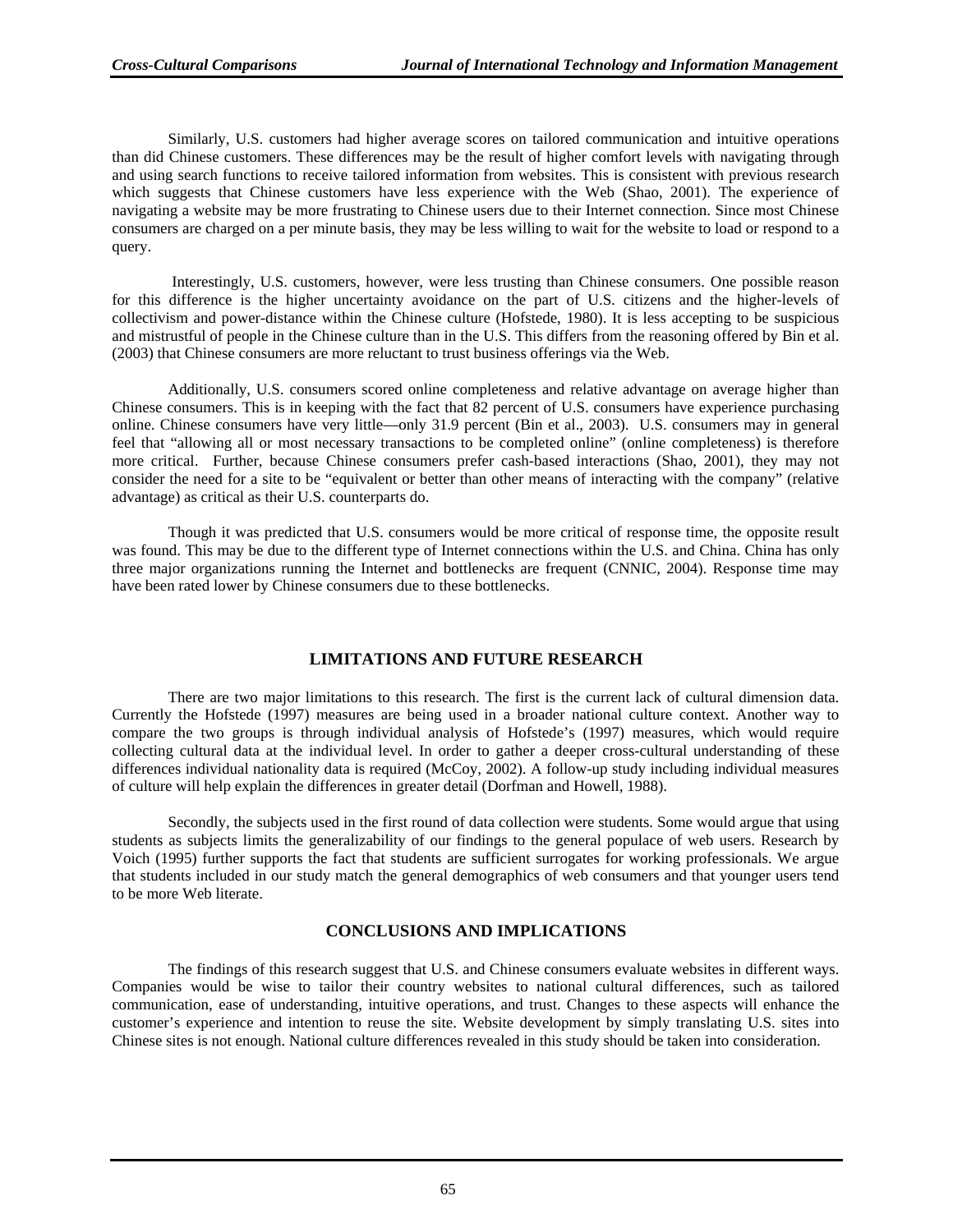#### **REFERENCES**

- Agarwal, R. and Venkatesh, V. (2002). Measuring factors that influence the success of Internet commerce. *Information Systems Research*, 13(2), 168-186
- Bin, Q., Chen, S.J., and Sun, S.Q. (2003). Cultural differences in E-commerce: A comparison between the U.S. and China. *Journal of Global Information Management*, 11(2), 48-55
- Blackmon, D. (2000). Ecommerce: The view from above. *Wall Street Journal*, July 17
- Bottger,P., Hallein, I., and Yetton, P. (1995). A cross-national study of leadership: Participation as a function of problem structure and leader power. *Journal of Management Studies,* 22(4), 358-368
- Chan, D. K-S, & Fishbein, M. (1993). Determinants of college women intentions to tell their partners to use condoms. *Journal of Applied Social Psychology*, 23, 1455- 1470
- Cheng, H. and Schweizer, J.C. (1996). Cultural values reflected in Chinese and U.S. television commercials. *Journal of Advertising Research,* 36(3), 27-45.
- Clark, T. (1990) International marketing and national character: A review and proposal for an integrative theory. *Journal of Marketing*, 54(4), 66-79.
- CNNIC (2005). 15th Statistical Survey Report on the Internet Development in China. http://www.cnnic.net.cn/html/Dir/2005/01/21/2755.htm, April 5
- CNNIC (2004). Internet Connection Map of China. http://www.cnnic.net.cn/images/2004/flash/2003Q4.swf, April 5
- Devaraj, S., Ming, F., and Rajiv, H. (2002). Antecedents of B2C Channel Satisfaction and Preference: Valididating e-Commerce Metrics, *Information Systems Research*, 13(2), 316-333
- Dorfman, P. W. and Howell, J. P. (1988). Dimensions of National Culture and Effective Leadership Patterns: Hofstede Revisited." *Advances in International Comparative Management*, 3, 127-150
- Fernandez, D., Carlson, D.S., Stepina, L.S. and Nicholson, J.D. (1997). Hofstede's country classification 25 years later. *Journal of Social Psychology*, 137(1), 43-54
- Fishbein M & Stasson M, 1990, The Role of Desires, Self-Predictions, and Perceived Control in the Prediction of Training Session Attendance, *Journal of Applied Social Psychology*, 20(3), 173-198
- Fukuyama,F. (1995). Trust: The social virtues and the creation of prosperity. London, Hamish Hamilton
- Gould, E.W., Zakaria, N. and Yusof, S. (2000). Applying culture to website design: A comparison of Malaysian and U.S. websites. *IEEE International Professional Communication Conference*, 161-171
- Greenspan, R. (2002a). Two-thirds hit the Net. http://www.clickz.com/stats/big\_picture/geographics/article.php/1011491
- Greenspan, R. (2002b). China pulls ahead of Japan. http://www.clickz.com/stats/big\_picture/geographics/article.php/1013841
- Hall, E.T. (1960). The silent language in overseas business. *Harvard Business Review* May-June, 87-96

Hall, E.T. (1976). Beyond Culture. New York, Anchor Press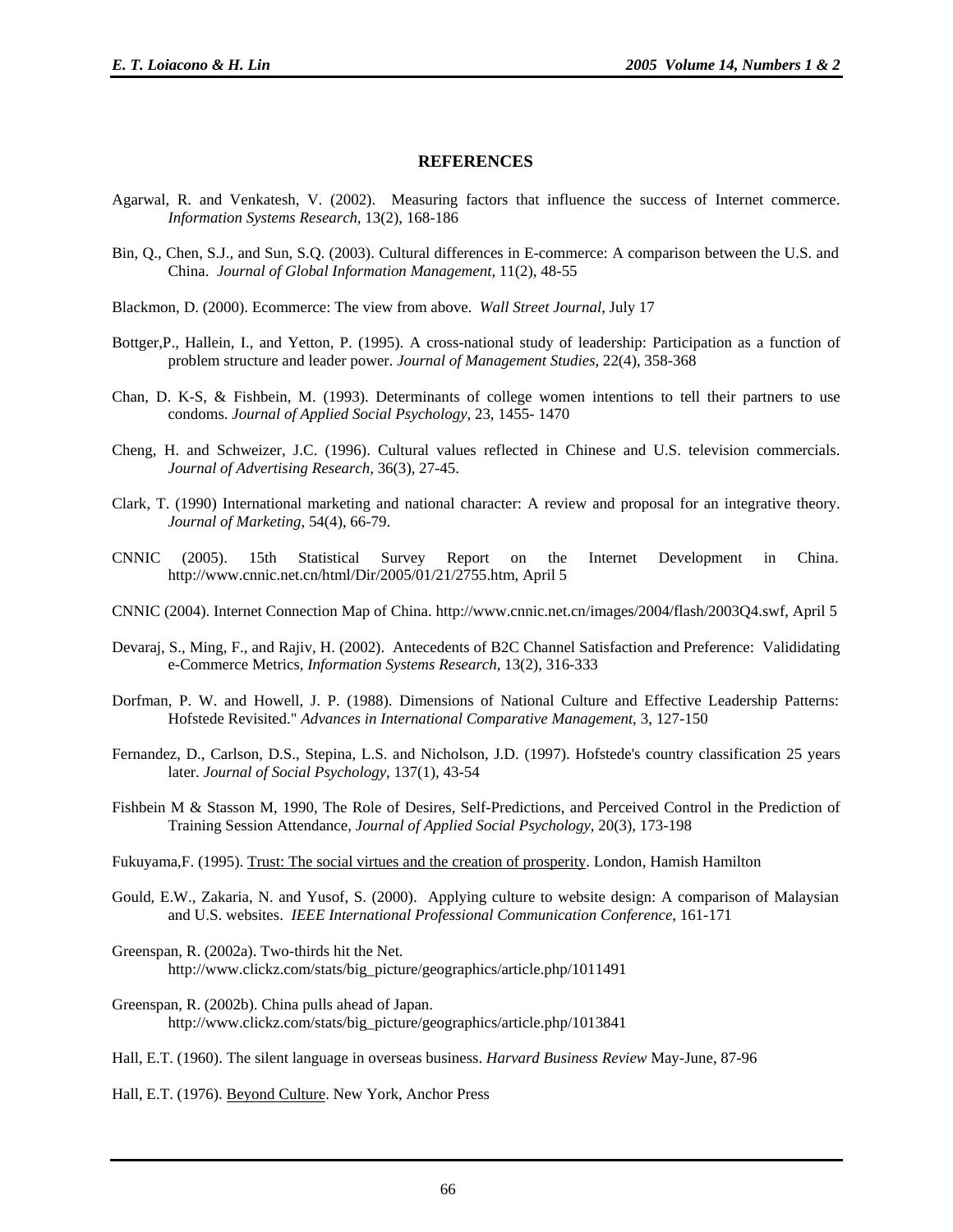Hampden-Turner, C., and Trompenaars, F. (1994). The Seven Cultures of Capitalism. London ,Piatkus

- Hofstede, G. (1980). Culture's Consequences: International Differences in Work-Related Values. Beverly Hills, CA. Sage Publications
- Hofstede, G. (1984). The Cultural Relativity of the Quality of Life Concept. *Academy of Management Review,* 9(3), 389-398
- Hofstede, G.(1993). Cultural constraint in management theories. *Academy of Management Executive*, 7(1), 81-94

Hofstede, G. (1997). Cultures and Organizations: Software of the Mind. New York, NY, McGraw Hill Company

- Hofstede, G. and Bond, M.H. (1998). The Confucius connection: From cultural roots to economic growth. *Organizational Dynamics*, 16(4), 5-21
- Hofstede, G. (2001). Culture's Consequences: Comparing Values, Behaviors, Institutions and Organizations across Nations, 2nd Edition. Thousand Oaks CA, Sage Publications
- Huang, J. (1995). Cultural values as manifested in U.S. and Taiwan television advertising. In Stern, B.B. and Zinkhan,G.M. (Eds.), Proceedings, AMA Educators Conference. Washington, DC. 155-160
- Kim, J., Lee, J., Han, K., and Lee, M. (2002). Businesses as Buildings: Metrics for the Architectural Quality of Internet Businesses, *Information Systems Research*, 13(2), 239-254
- Kluckhohn, F.R. and Strodtbeck, F.Z. (1961). Variations in value orientations. WestPort, CT, Greenwood Press
- Koufaris, M. (2002). Applying the Technology Acceptance Model and Flow Theory to Online Consumer Behavior, *Information Systems Research*, 13(2), 205-223
- Lessen, R. and Naubauer, F. (1994). European Management Systems. London, McGraw-Hill
- Lewis, R. D. (1992). Finland: Cultural Lone Wolf-Consequences in International Business. Helsinki: Richard Lewis Communications.
- Loiacono, E., Watson, R., and Goodhue, D. (2002). WebQual™: A measure of website quality. American Marketing Association: Winter Marketing Educators' Conference, Austin, Texas: 432-438
- Marchewka, J. and Wu, Q. (1996). Cultural and political influences on IT diffusion in the People's Republic of China. Proceedings-Annual Meeting of the Decision Sciences Institute: 622-624

Martinsons, M. (2005). Transforming China. *Communications of the ACM*. 48(4), 44-48

- McCoy, S. (2002). The effects of national culture dimensions on the acceptance of information technology: A trait based approach," unpublished doctoral thesis, University of Pittsburg
- McKinney, V, Yoon, K., and Zahedi, F.M. (2002). The measurement of Web customer satisfaction: An expectation and disconfirmation approach, *Information Systems Research*, 13(2), 296-315
- Morrden, T. (1999). Models of national culture A management review. *Cross Cultural Management An International Journal*. 6(1), 19-44
- Mueller, B. (1987). Reflections of culture: an analysis of Japanese and American advertising appeals. *Journal of Advertising Research*, June/July 51-59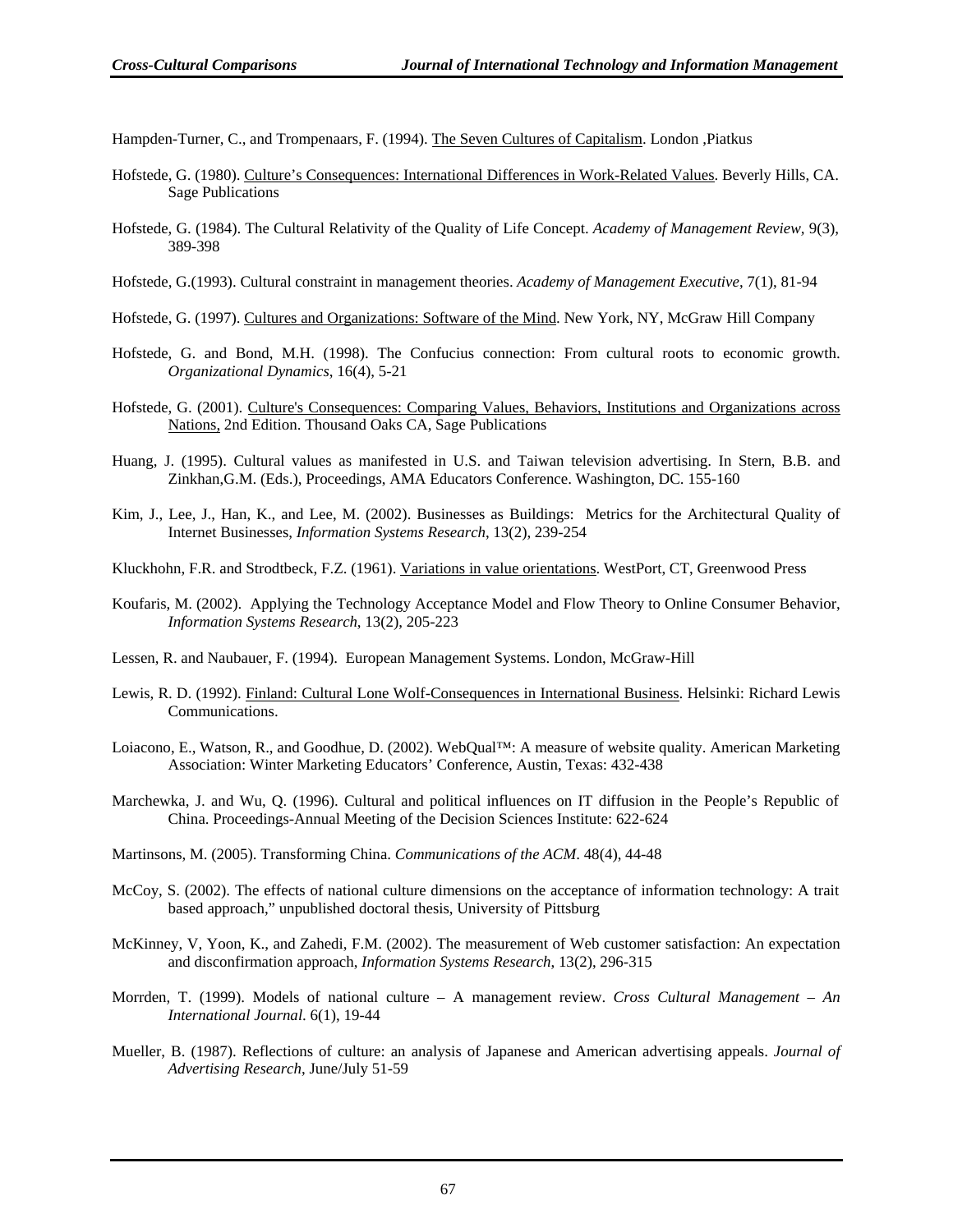- Myers, M.D. and Tan, F.B. (2002). Beyond models of national culture in informational system research. *Journal of Global Information Management*. January/March, 24-32
- Nath, R. and Vasudeva Murthy, N.R. (2004). A Study of the Relationship between Internet Diffusion and Culture. *Journal of International Technology and Information Management*. 13(2), 123-132
- Nath, R. and Vasudeva Murthy, N.R. (2003). An Examination of the Relationship Between the Digital Divide and Economic Freedom: An International Perspective. *Journal of International Technology and Information Management*. 12(1), 15-24
- Newman, W.H., Summer, C.E., and Warren, E.K. (1977). The Process of Management. Englewood Cliffs, NJ: Prentice Hall
- NUA. (2002). Online Trading Growth in China. http://www.nua.ie/surveys/index.cgi?f=VS&art\_id=905357829&rel=true
- Palmer, J.W. (2002). Web site usability, design, and performance metrics, *Information Systems Research*, 13(2), 151-167
- Ralston, D.A., Gustafson, D.J., Elsass, P.M., and Cheung, F. (1992) Eastern values: A comparison of managers in the United States, Hong Kong, and the Peoples Republic of China. *Journal of Applied Psychology*, 77(5), 664-671
- Shao, H. (2001). Credit cards in China—Enough cards, rare usage. *Economic Daily*: August 16
- Simon, S.J. (1999). A cross-cultural analysis of web site design: An empirical study of global Web users. Paper presented in Seventh Cross-Cultural Consumer Business Studies research Conference. Cancun, Mexico
- Singh, N., Zhao, H., and Hu, X. (2003). Cultural adaption on the Web: A study of American companies' domestic and Chinese websites. *Journal of Global Information Management*, Jul-Sep 11(3), 63-80
- Sparks, D. (1994). A paradigm shift in staff development. *Journal of Staff Development*, 15(4), 26-29
- Stylianou, A., Robbins, S., and Jackson, P. (2003). Perceptions and attitudes about ecommerce development in China: An exploratory study. *Journal of Global Information Management*, 11(2), 31-47
- Triandis, H.C. (1995). Individualism & Collectivism. Boulder. CO: Westview Press
- Tse, D.K., Belk, R.W. and Zhou, N. (1989). Becoming a consumer society: A longitudinal and cross-cultural content analysis of print ads from Hong Kong, The People's Republic of China, and Taiwan. *Jouranl of Consumer Research*. March 15, 457-472
- Tsikriktsis, N. (2002). Does culture influence website quality expectations? An empirical study. *Journal of Service Research*. 5(2), 101-112
- Venkatesh, V. and Davis, F. (1996). A model of the antecedents of perceived ease of use: Development and test. 27(3), 451-482
- Voich, D. (1995). Comparative Empirical Analysis of Cultural Values and Perceptions of Political Economy Issues. Westport, CT, Praeger
- World FactBook. (2002). The World Factbook 2002. http://www.cia.gov/cia/publications/factbook/
- Zhang, X. and Prybutok, V. (2003). TAM: The Moderating Effect of Gender on Online Shopping. *Journal of International Technology and Information Management*. 12(2), 99-118